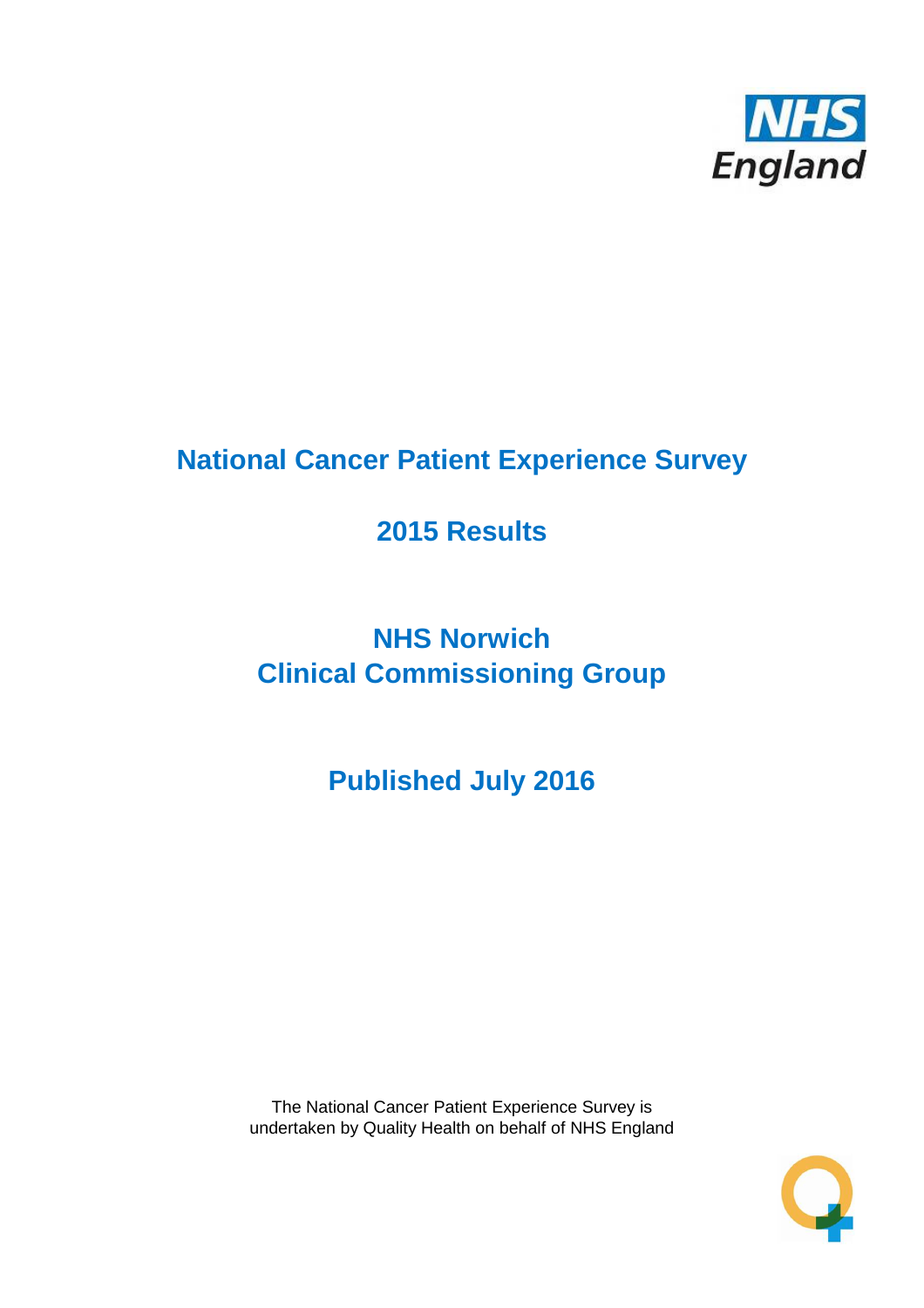#### **Introduction**

The National Cancer Patient Experience Survey 2015 is the fifth iteration of the survey first undertaken in 2010. It has been designed to monitor national progress on cancer care; to provide information to drive local quality improvements; to assist commissioners and providers of cancer care; and to inform the work of the various charities and stakeholder groups supporting cancer patients.

The survey was overseen by a national Cancer Patient Experience Advisory Group. This Advisory Group set the principles and objectives of the survey programme and guided questionnaire development.

The survey was commissioned and managed by NHS England. The survey provider, Quality Health, is responsible for designing, running and analysing the survey.

Full national results and other reports are available at www.ncpes.co.uk

Further details on the survey methodology and changes to the 2015 survey can be found in the Annex. Note that a number of significant changes were made to the 2015 survey so caution should be taken in directly comparing data from the 2015 survey to the findings of the previous CPES surveys. No comparisons with previous surveys are presented in this report.

#### **This report**

The report shows how this CCG scored for each question in the survey, compared with national results. It is aimed at helping individual CCGs to understand their performance and identify areas for local improvement.

Note that responses for questions with 1-20 respondents have been suppressed. This is to protect patient confidentiality and because uncertainty around the result is too great.

#### **Data tables**

The data tables presented in this report show the following for each question:

- **Column 1** shows the number of respondents to this question
- **Column 2** shows the unadjusted 2015 score for this CCG
- **Column 3** shows the case-mix adjusted 2015 score for this CCG
- **Column 4** shows the lower limit of the expected range of scores for this CCG (the top of the pale blue section on the Comparability chart - see below)
- **Column 5** shows the upper limit of the expected range of scores for this CCG (the bottom of the dark blue section on the Comparability chart - see below)
- **Column 6** shows the National Average score for this question.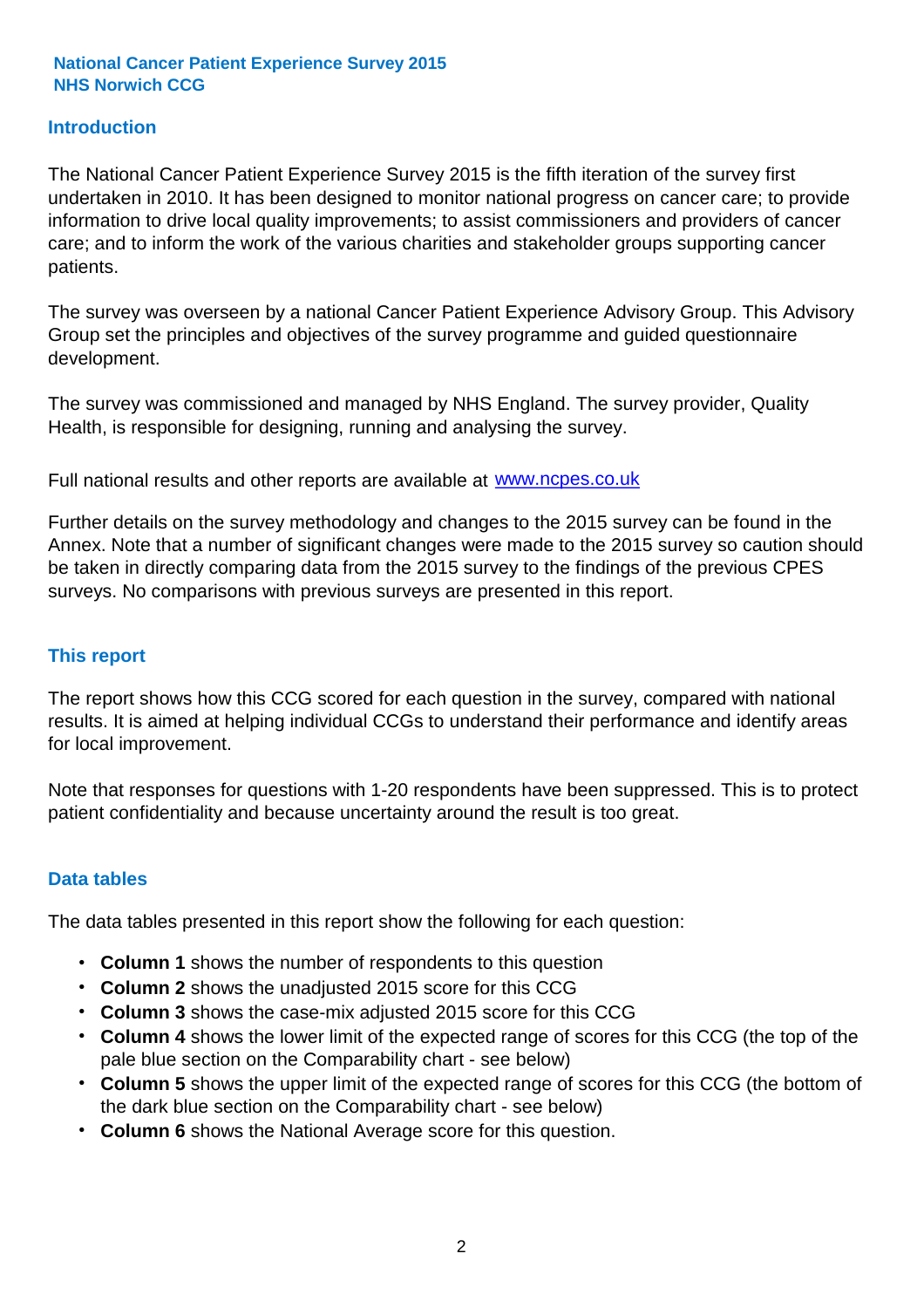Results for individual response options are presented in the detailed data tables **WWW.ncpes.co.uk** Confidence Intervals for unadjusted and case-mix adjusted data are provided in these tables.

Expected ranges and 95% Confidence Intervals highlight the uncertainty around the results. The size of the expected ranges and confidence intervals will be different for each question, and depends on the number of respondents and the range of their responses.

For further details on case-mix adjustment and the scoring methodology used, please refer to the Annex.

#### **Comparability charts**

For the 2015 survey, we have adopted the CQC standard for reporting comparative performance, based on calculation of "expected ranges". This means that CCGs will be flagged as outliers only if there is statistical evidence that their scores deviate (positively or negatively) from the range of scores that would be expected for CCGs of the same size.

The Comparability charts in this report show a bar with these expected ranges (in grey), higher than expected (in dark blue), and lower than expected (in pale blue). A black dot represents the actual score of this CCG.

The same colour convention has been used in Column 3 of the Data tables.

For further details on expected ranges, please refer to the technical document at **www.ncpes.co.uk** 

#### **Tumour group tables**

The final set of tables in this report show the scores for each question for each of the 13 tumour groups, with a comparative national score for that tumour group.

These breakdowns are intended as additional information for CCGs to understand the differences between the experiences of patients with different types of cancer. The numbers are generally relatively small and may not be statistically significant. They should therefore be treated with some caution.

#### **Notes on specific questions**

Question 5 in the survey has not been scored. However, the unscored data is useful and has been published alongside the other results in this report. This question asked respondents to "tick all that apply". The results show all of the responses given including where respondents chose two or more options.

Questions used to direct respondents to different parts of the survey (questions 4, 17, 24, 27, 40, 43, 46) and other demographic and information questions are not reported.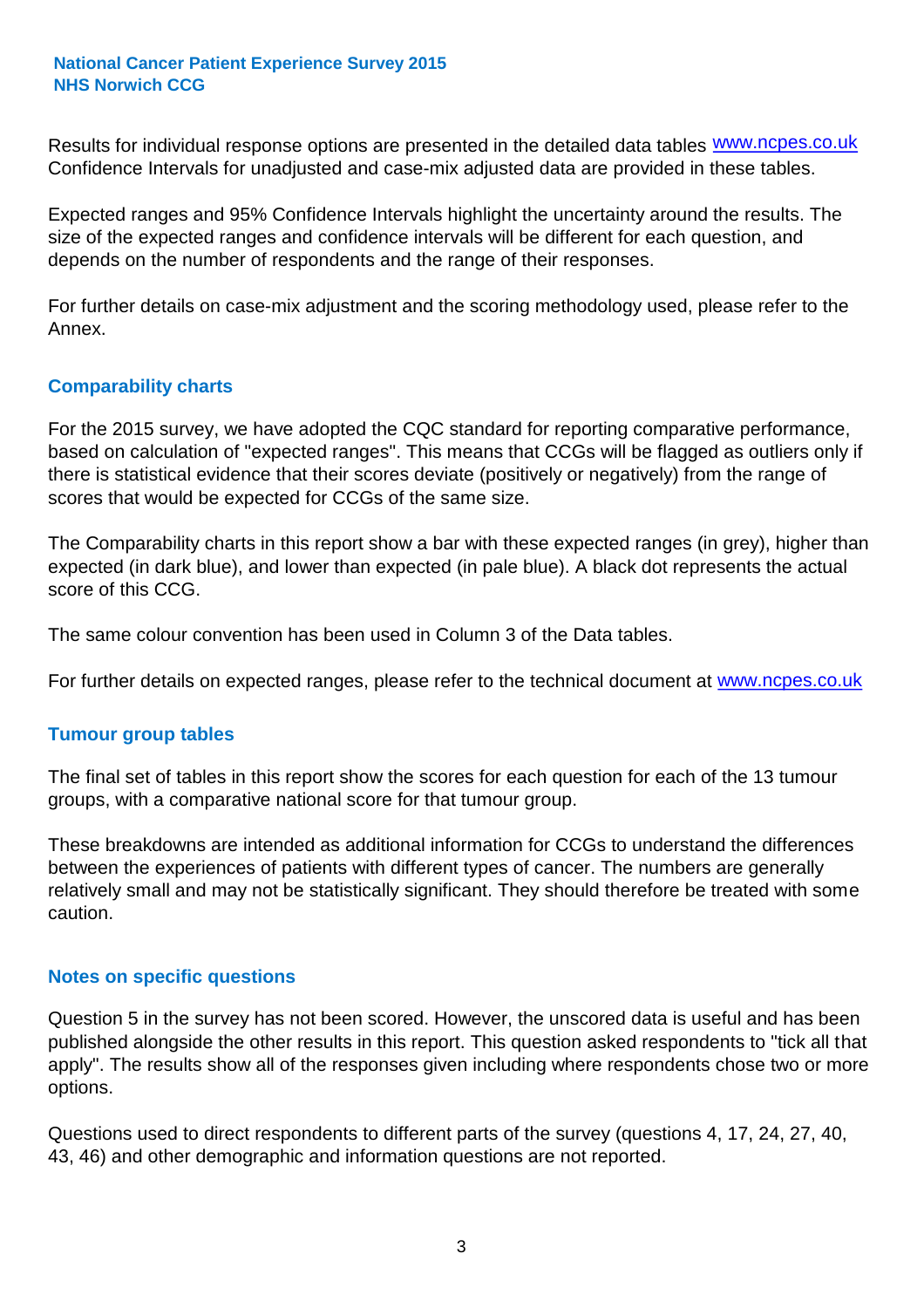#### **How to use the data**

Unadjusted data should be used to see the actual responses from patients relating to the CCG.

Case-mix adjusted data, together with expected ranges, should be used to understand whether the results are significantly higher or lower than national results.

Case-mix adjusted data, together with (case-mix adjusted) Confidence Intervals (presented in the detailed data tables **www.ncpes.co.uk**), should be used to understand whether the results are significantly higher or lower than the results for another CCG.

#### **Response rates**

Numbers of respondents by tumour group, age and gender can be found in the Annex.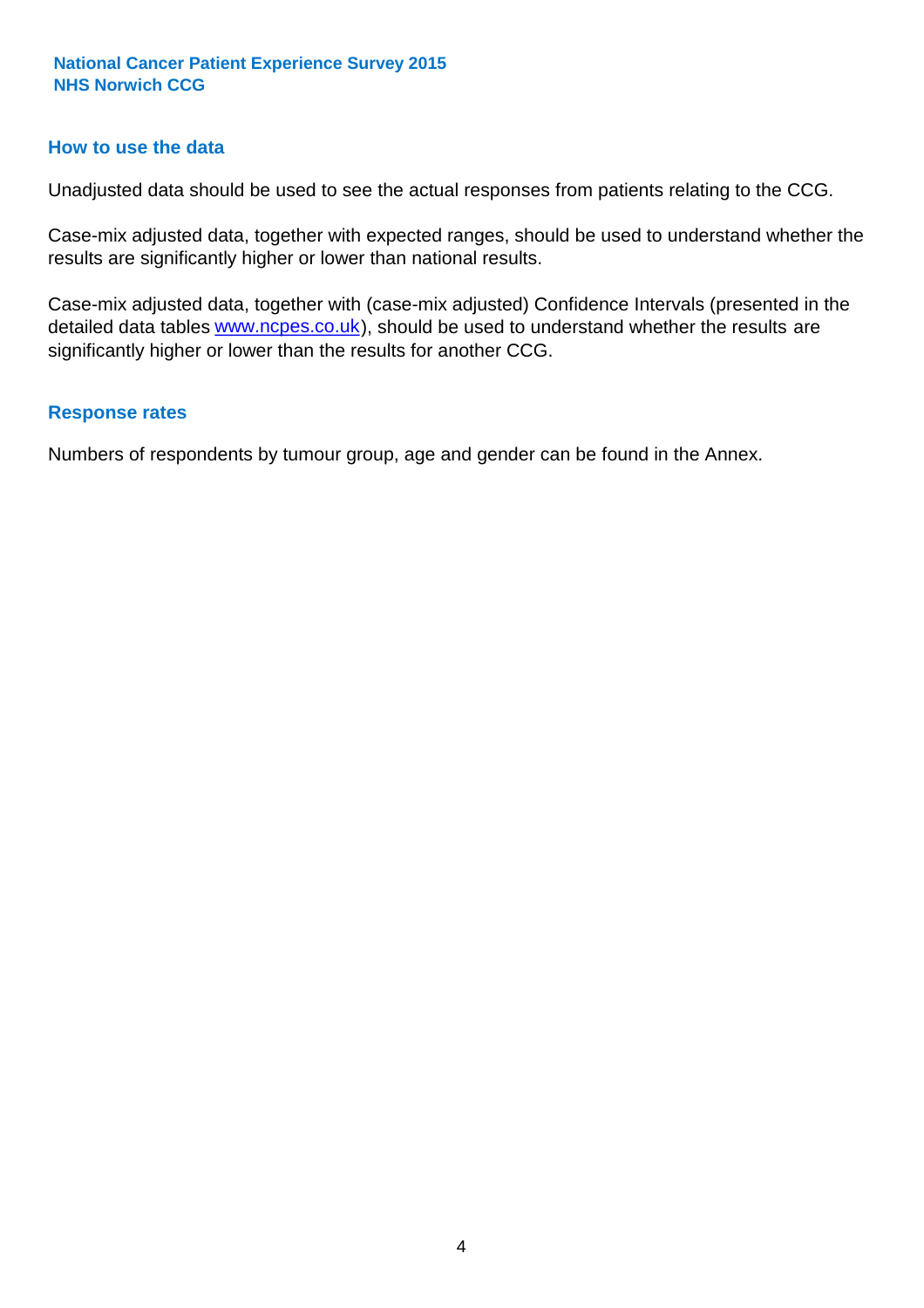#### **Executive Summary**

average rating of **8.8**. Asked to rate their care on a scale of zero (very poor) to 10 (very good), respondents gave an

The following questions are included in phase 1 of the Cancer Dashboard developed by Public Health England and NHS England\*:

- **76%** of respondents said that they were definitely involved as much as they wanted to be in decisions about their care and treatment
- **94%** of respondents said that they were given the name of a Clinical Nurse Specialist who would support them through their treatment
- when asked how easy or difficult it had been to contact their Clinical Nurse Specialist 90% of respondents said that it had been 'quite easy' or 'very easy'
- **91%** of respondents said that, overall, they were always treated with dignity and respect they were in hospital
- **94%** of respondents said that hospital staff told them who to contact if they were worried about their condition or treatment after they left hospital
- **68%** of respondents said that they thought the GPs and nurses at their general practice definitely did everything they could to support them while they were having cancer treatment.

Detailed results for these and other questions are set out in the sections that follow.

#### \* www.cancerdata.nhs.uk/dashboard

The questions were selected in discussion with the national Cancer Patient Experience Advisory Group and reflect four key patient experience domains: provision of information; involvement in decisions; care transition; interpersonal relations, respect and dignity. The figures presented above are all case-mix adjusted.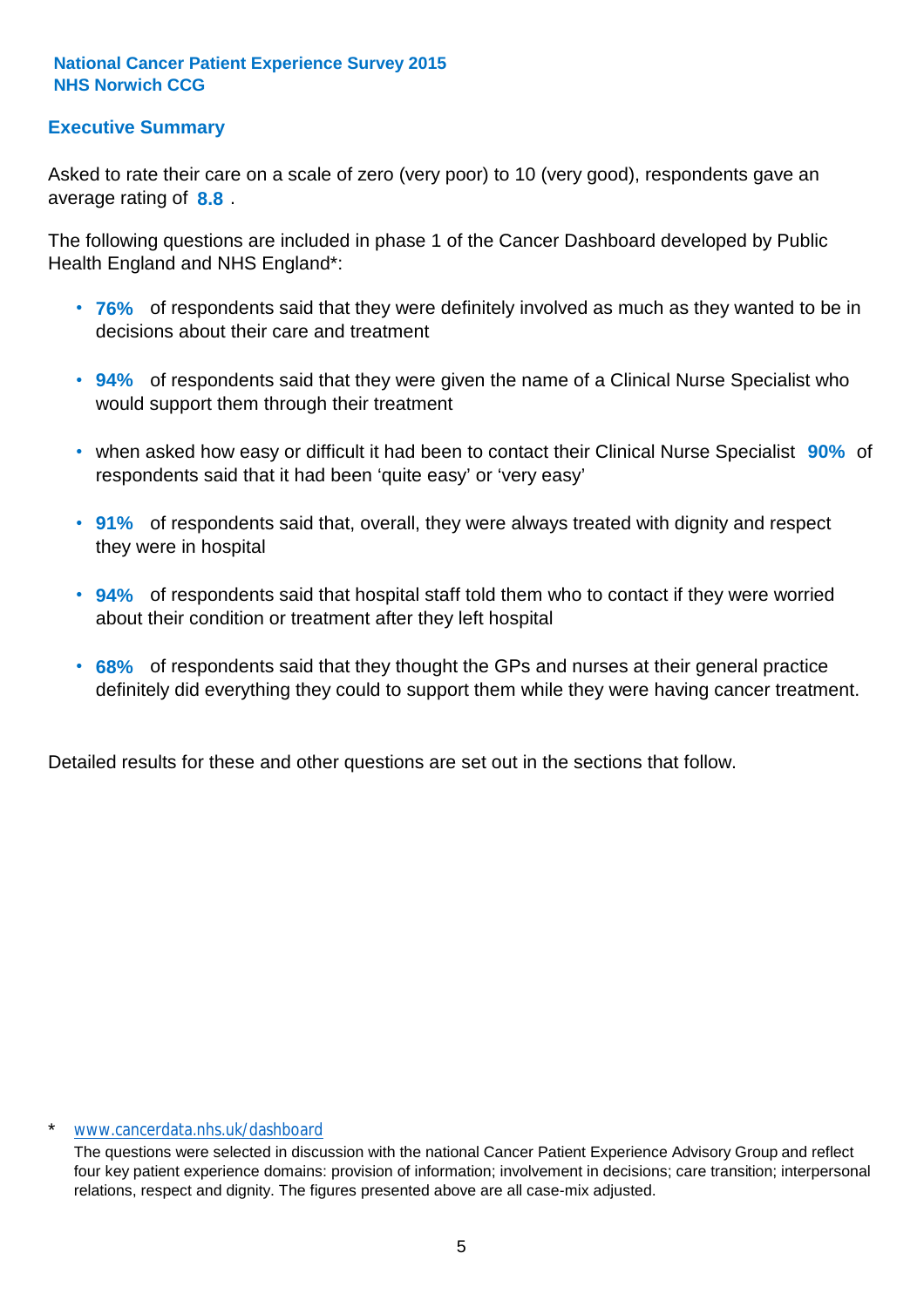# **Questions which scored outside expected range**

|                 |                                                                                     |                                                      | 2015 Case-mix Adjusted               |                                     |                                     |                              |
|-----------------|-------------------------------------------------------------------------------------|------------------------------------------------------|--------------------------------------|-------------------------------------|-------------------------------------|------------------------------|
| Question        |                                                                                     | for this<br>respondents<br>for this CCG<br>Number of | Percentage for<br>ins<br>2015<br>CCG | Lower limit of<br>expected<br>range | Upper limit of<br>expected<br>range | National<br>Average<br>Score |
|                 | Seeing your GP                                                                      |                                                      |                                      |                                     |                                     |                              |
| Q <sub>1</sub>  | Saw GP once / twice before being told had to go to hospital                         | 200                                                  | 83%                                  | 70%                                 | 82%                                 | 76%                          |
|                 | <b>Clinical Nurse Specialist</b>                                                    |                                                      |                                      |                                     |                                     |                              |
| Q17             | Patient given the name of the CNS who would support them<br>through their treatment | 250                                                  | 94%                                  | 86%                                 | 94%                                 | 90%                          |
|                 | Support for people with cancer                                                      |                                                      |                                      |                                     |                                     |                              |
| Q20             | Hospital staff gave information about support groups                                | 223                                                  | 93%                                  | 78%                                 | 88%                                 | 83%                          |
| Q <sub>22</sub> | Hospital staff gave information on getting financial help                           | 140                                                  | 67%                                  | 46%                                 | 63%                                 | 55%                          |
|                 | Hospital care as an inpatient                                                       |                                                      |                                      |                                     |                                     |                              |
| Q <sub>32</sub> | Always / nearly always enough nurses on duty                                        | 149                                                  | 58%                                  | 58%                                 | 74%                                 | 66%                          |
|                 | Hospital care as a day patient / outpatient                                         |                                                      |                                      |                                     |                                     |                              |
| Q41             | Patient was able to discuss worries or fears with staff during<br>visit             | 202                                                  | 77%                                  | 64%                                 | 77%                                 | 70%                          |
| Q42             | Doctor had the right notes and other documentation with them                        | 230                                                  | 99%                                  | 93%                                 | 98%                                 | 96%                          |
| Q48             | Patient given understandable information about whether<br>chemotherapy was working  | 131                                                  | 77%                                  | 60%                                 | 76%                                 | 68%                          |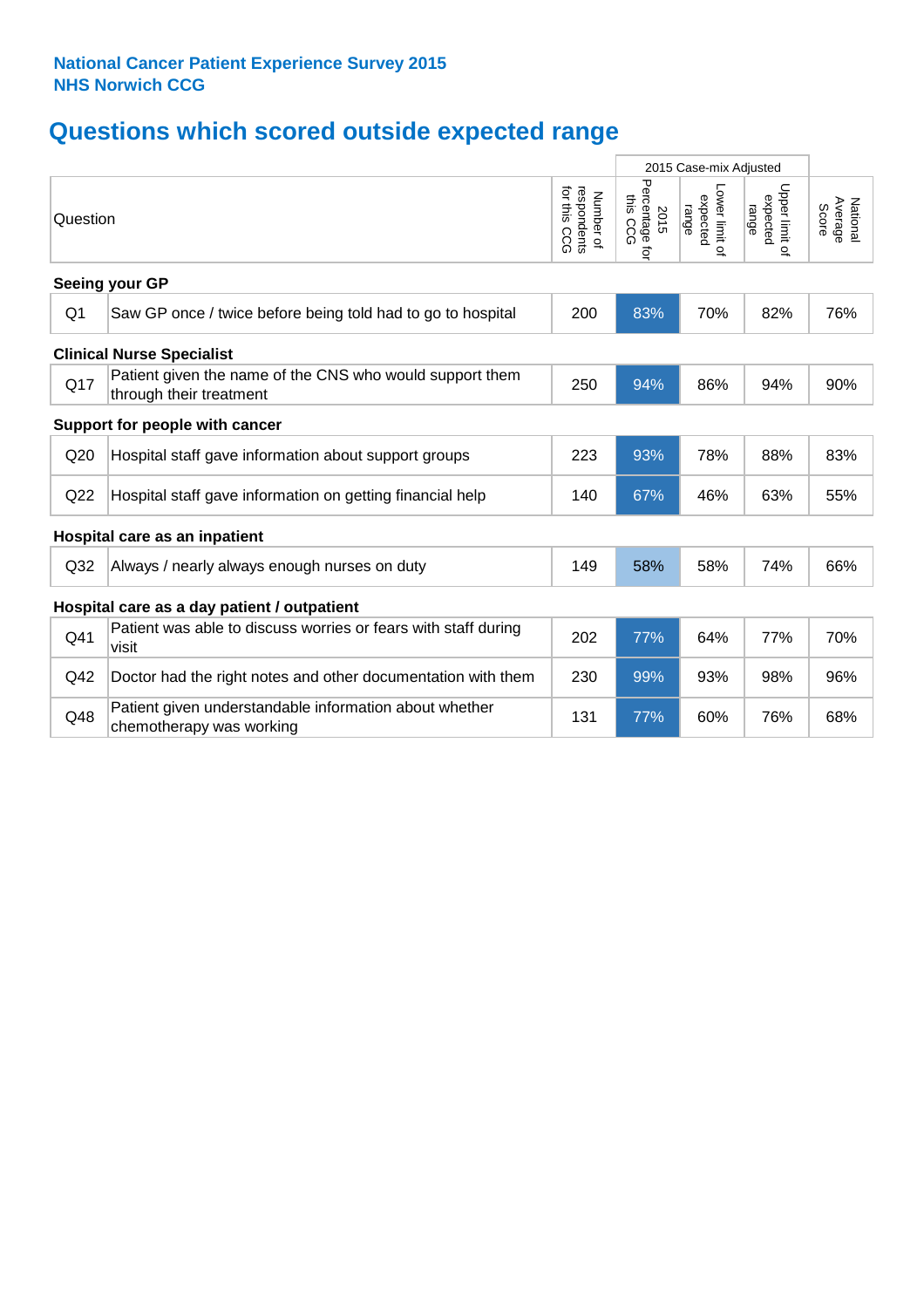### **CCG results**

#### **Seeing your GP**



|    |                                                                |                                              |                             |               | 2015 Case-mix Adjusted     |                            |                           |
|----|----------------------------------------------------------------|----------------------------------------------|-----------------------------|---------------|----------------------------|----------------------------|---------------------------|
|    | Question                                                       | respondents<br>Number<br>$\overline{\sigma}$ | 2015<br>Unadjusted<br>Score | 2015<br>Score | Expected<br>range<br>lower | Expected<br>range<br>nbber | National Average<br>Score |
| Q1 | Saw GP once / twice before being told had to go to<br>hospital | 200                                          | 83%                         | 83%           | 70%                        | 82%                        | 76%                       |
| Q2 | Patient thought they were seen as soon as necessary            | 261                                          | 83%                         | 83%           | 78%                        | 87%                        | 82%                       |

|    |                                                                             |                                                 | No.     |
|----|-----------------------------------------------------------------------------|-------------------------------------------------|---------|
|    | Beforehand, did you have all the<br>information you needed about your test? | Yes                                             | $\star$ |
|    |                                                                             | No, I would have liked more written information |         |
| Q5 |                                                                             | No, I would have liked more verbal information  | $\star$ |
|    |                                                                             | I did not need / want any information           | $\star$ |
|    |                                                                             | Don't know / can't remember                     |         |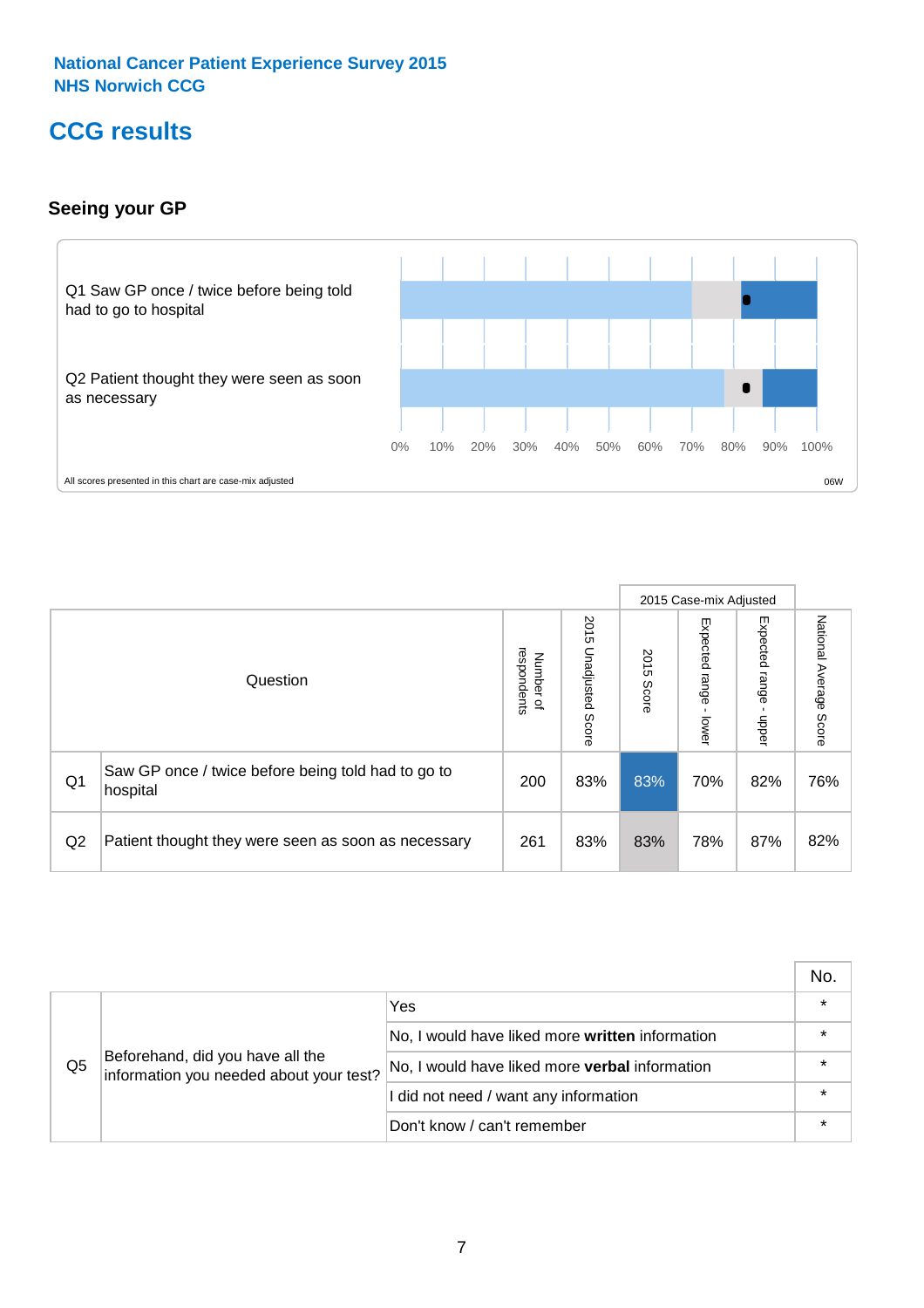#### **Diagnostic tests**



|                |                                                                       |                                       |                             |               | 2015 Case-mix Adjusted       |                         |                           |
|----------------|-----------------------------------------------------------------------|---------------------------------------|-----------------------------|---------------|------------------------------|-------------------------|---------------------------|
|                | Question                                                              | respondents<br>Number<br>$\mathbf{Q}$ | 2015<br>Unadjusted<br>Score | 2015<br>Score | Expected<br>I range<br>lower | Expected range<br>nbber | National Average<br>Score |
| Q <sub>6</sub> | The length of time waiting for the test to be done was<br>about right | 225                                   | 84%                         | 84%           | 82%                          | 91%                     | 87%                       |
| Q7             | Given complete explanation of test results in<br>understandable way   | 226                                   | 77%                         | 77%           | 73%                          | 84%                     | 79%                       |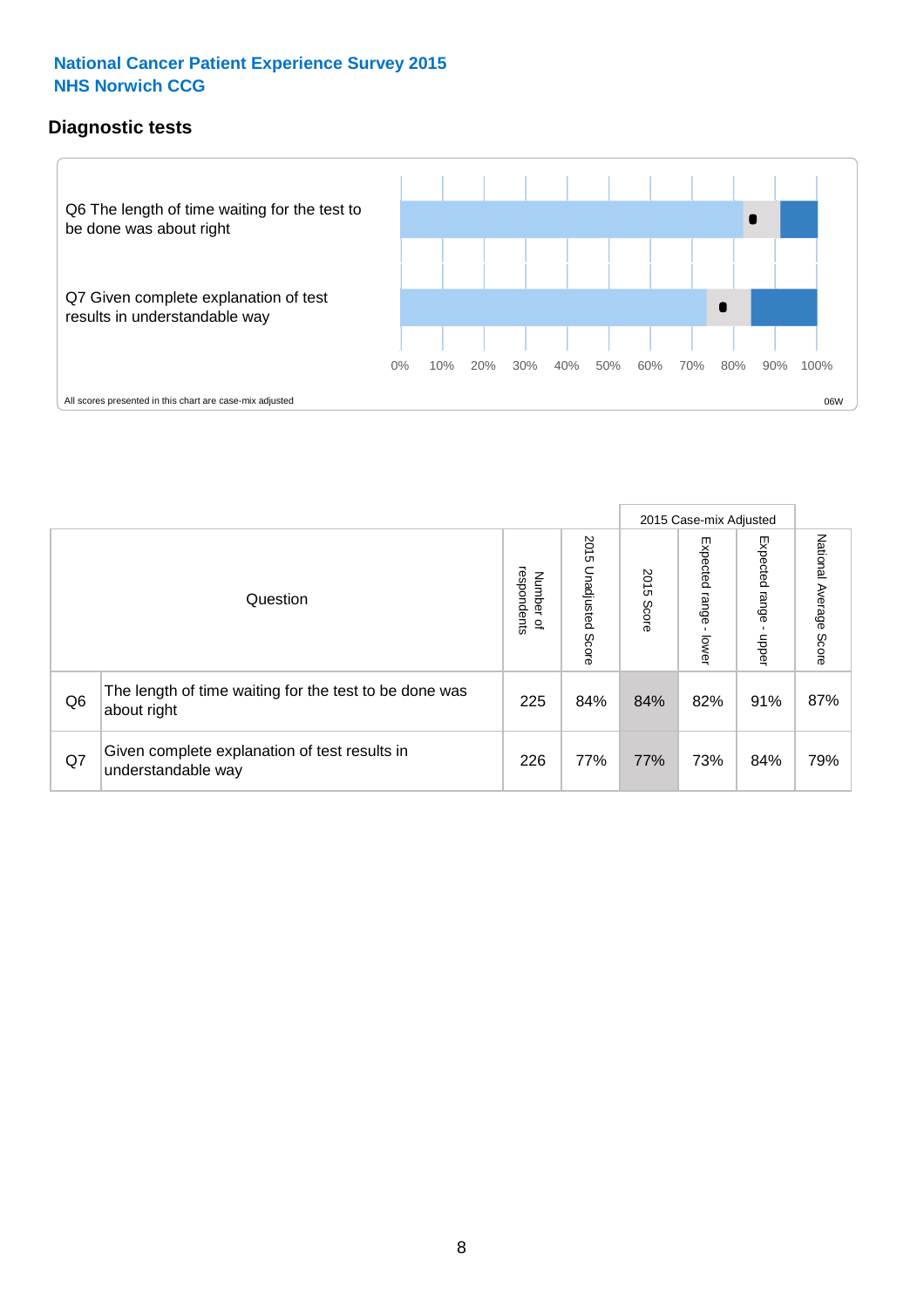#### **Finding out what was wrong with you**



Number of respondents Question

|                | Question                                                                                   | respondents<br>Number of | 2015 Unadjusted Score | 2015<br>Score | Expected range<br>lower | Expected range<br>$\blacksquare$<br>nbber | National Average Score |
|----------------|--------------------------------------------------------------------------------------------|--------------------------|-----------------------|---------------|-------------------------|-------------------------------------------|------------------------|
| Q8             | Patient told they could bring a family member or friend<br>when first told they had cancer | 226                      | 77%                   | 78%           | 73%                     | 84%                                       | 79%                    |
| Q <sub>9</sub> | Patient felt they were told sensitively that they had cancer                               | 264                      | 84%                   | 84%           | 80%                     | 89%                                       | 84%                    |
| Q10            | Patient completely understood the explanation of what<br>was wrong                         | 264                      | 75%                   | 75%           | 68%                     | 78%                                       | 73%                    |
| Q11            | Patient given easy to understand written information<br>about the type of cancer they had  | 231                      | 71%                   | 71%           | 66%                     | 77%                                       | 72%                    |

2015 Case-mix Adjusted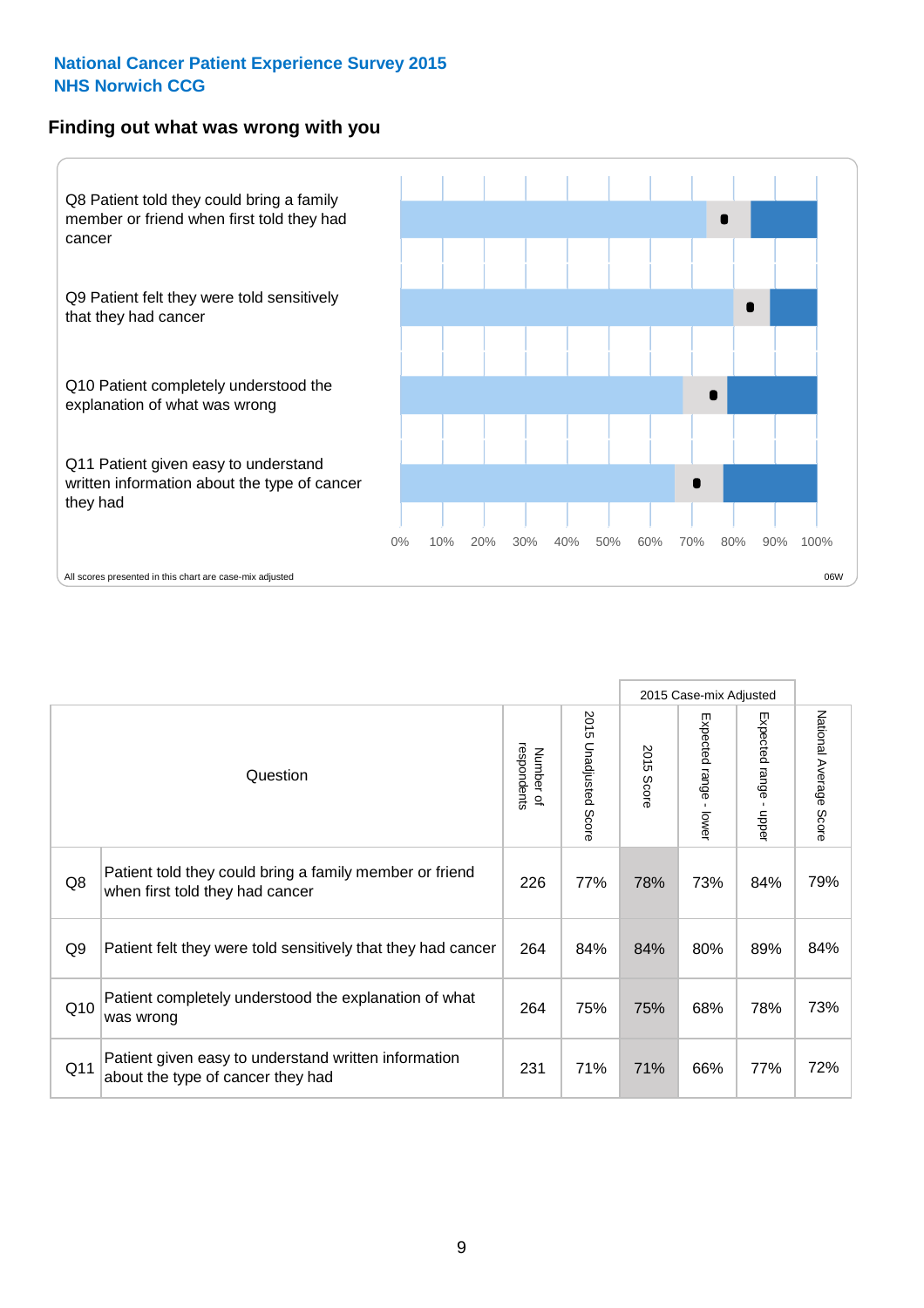#### **Finding out what was wrong with you**



|     |                                                                                         |                          |                          |               | 2015 Case-mix Adjusted                  |                           |                        |
|-----|-----------------------------------------------------------------------------------------|--------------------------|--------------------------|---------------|-----------------------------------------|---------------------------|------------------------|
|     | Question                                                                                | Number of<br>respondents | 2015<br>Unadjusted Score | 2015<br>Score | Expected range<br>$\mathbf{I}$<br>lower | Expected range -<br>nbber | National Average Score |
| Q12 | Patient felt that treatment options were completely<br>explained                        | 208                      | 84%                      | 84%           | 78%                                     | 88%                       | 83%                    |
| Q13 | Possible side effects explained in an understandable way                                | 246                      | 69%                      | 68%           | 67%                                     | 78%                       | 73%                    |
| Q14 | Patient given practical advice and support in dealing with<br>side effects of treatment | 247                      | 70%                      | 69%           | 60%                                     | 72%                       | 66%                    |
| Q15 | Patient definitely told about side effects that could affect<br>them in the future      | 223                      | 55%                      | 54%           | 48%                                     | 61%                       | 54%                    |
| Q16 | Patient definitely involved in decisions about care and<br>treatment                    | 251                      | 76%                      | 76%           | 72%                                     | 83%                       | 78%                    |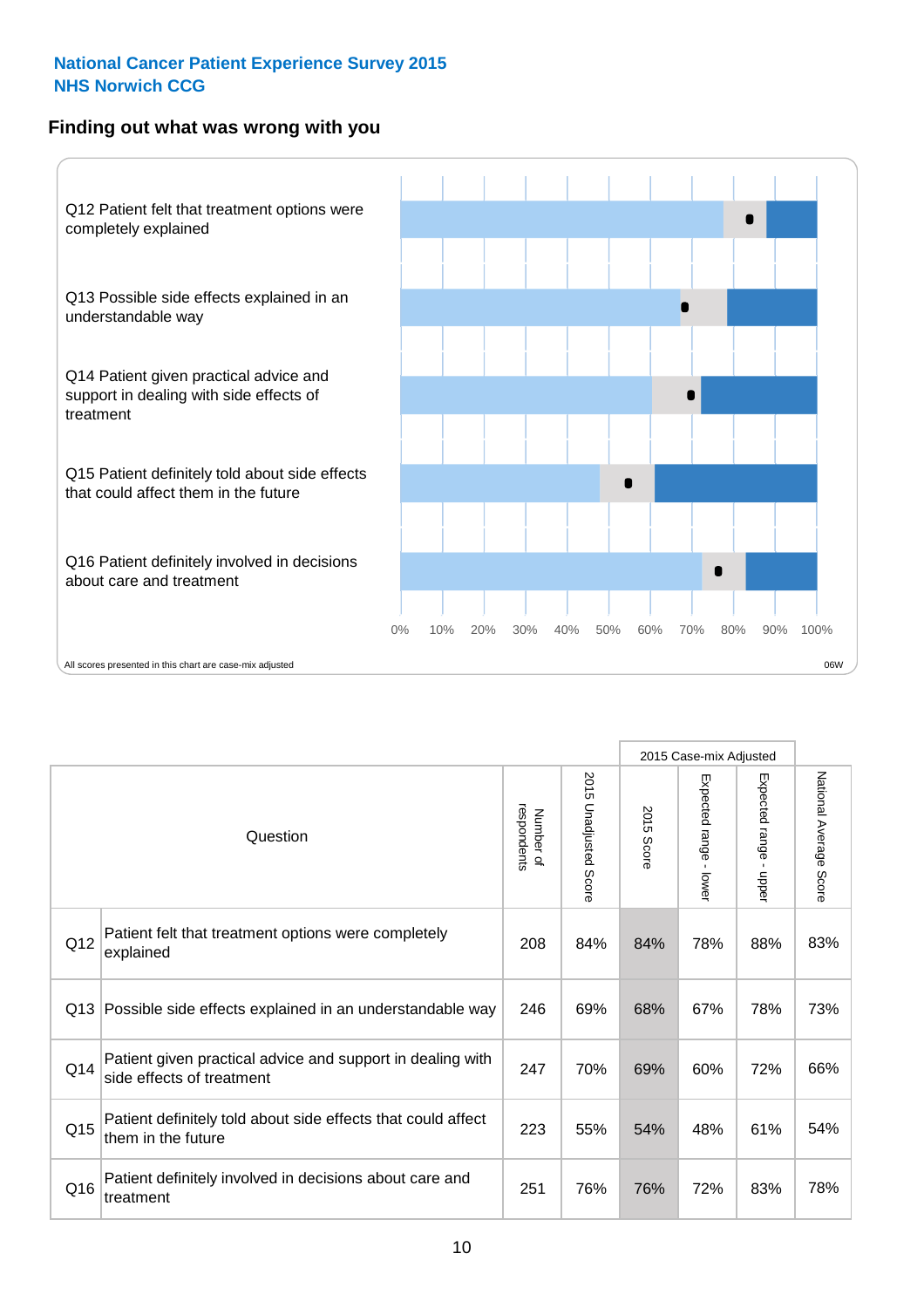#### **Clinical Nurse Specialist**



|     |                                                                                     |                          |                       |               | 2015 Case-mix Adjusted  |                         |                                  |
|-----|-------------------------------------------------------------------------------------|--------------------------|-----------------------|---------------|-------------------------|-------------------------|----------------------------------|
|     | Question                                                                            | Number of<br>respondents | 2015 Unadjusted Score | 2015<br>Score | Expected range<br>lower | Expected range<br>nbber | National Average<br><b>Score</b> |
| Q17 | Patient given the name of the CNS who would support<br>them through their treatment | 250                      | 94%                   | 94%           | 86%                     | 94%                     | 90%                              |
| Q18 | Patient found it easy to contact their CNS                                          | 208                      | 90%                   | 90%           | 81%                     | 92%                     | 87%                              |
| Q19 | Get understandable answers to important questions all or<br>most of the time        | 201                      | 90%                   | 90%           | 84%                     | 93%                     | 89%                              |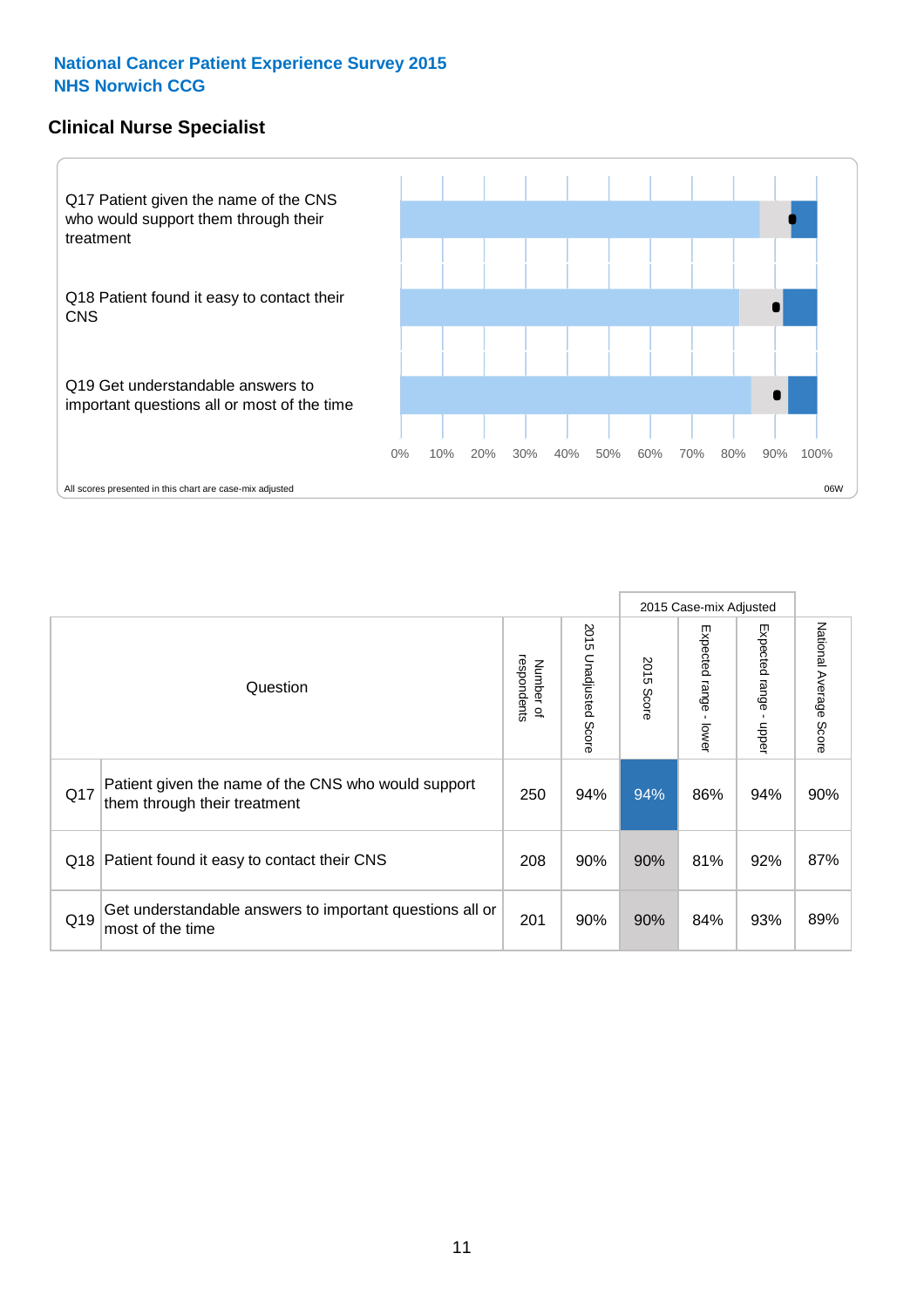#### **Support for people with cancer**



|                 |                                                                                            |                          |                                 |                      | 2015 Case-mix Adjusted  |                                           |                        |
|-----------------|--------------------------------------------------------------------------------------------|--------------------------|---------------------------------|----------------------|-------------------------|-------------------------------------------|------------------------|
|                 | Question                                                                                   | respondents<br>Number of | 2015<br><b>Unadjusted Score</b> | 2015<br><b>Score</b> | Expected range<br>lower | Expected range<br>$\blacksquare$<br>nbber | National Average Score |
| Q <sub>20</sub> | Hospital staff gave information about support groups                                       | 223                      | 92%                             | 93%                  | 78%                     | 88%                                       | 83%                    |
| Q <sub>21</sub> | Hospital staff gave information about impact cancer could<br>have on day to day activities | 163                      | 83%                             | 82%                  | 75%                     | 87%                                       | 81%                    |
| Q <sub>22</sub> | Hospital staff gave information on getting financial help                                  | 140                      | 68%                             | 67%                  | 46%                     | 63%                                       | 55%                    |
| Q <sub>23</sub> | Hospital staff told patient they could get free prescriptions                              | 120                      | 82%                             | 84%                  | 73%                     | 87%                                       | 80%                    |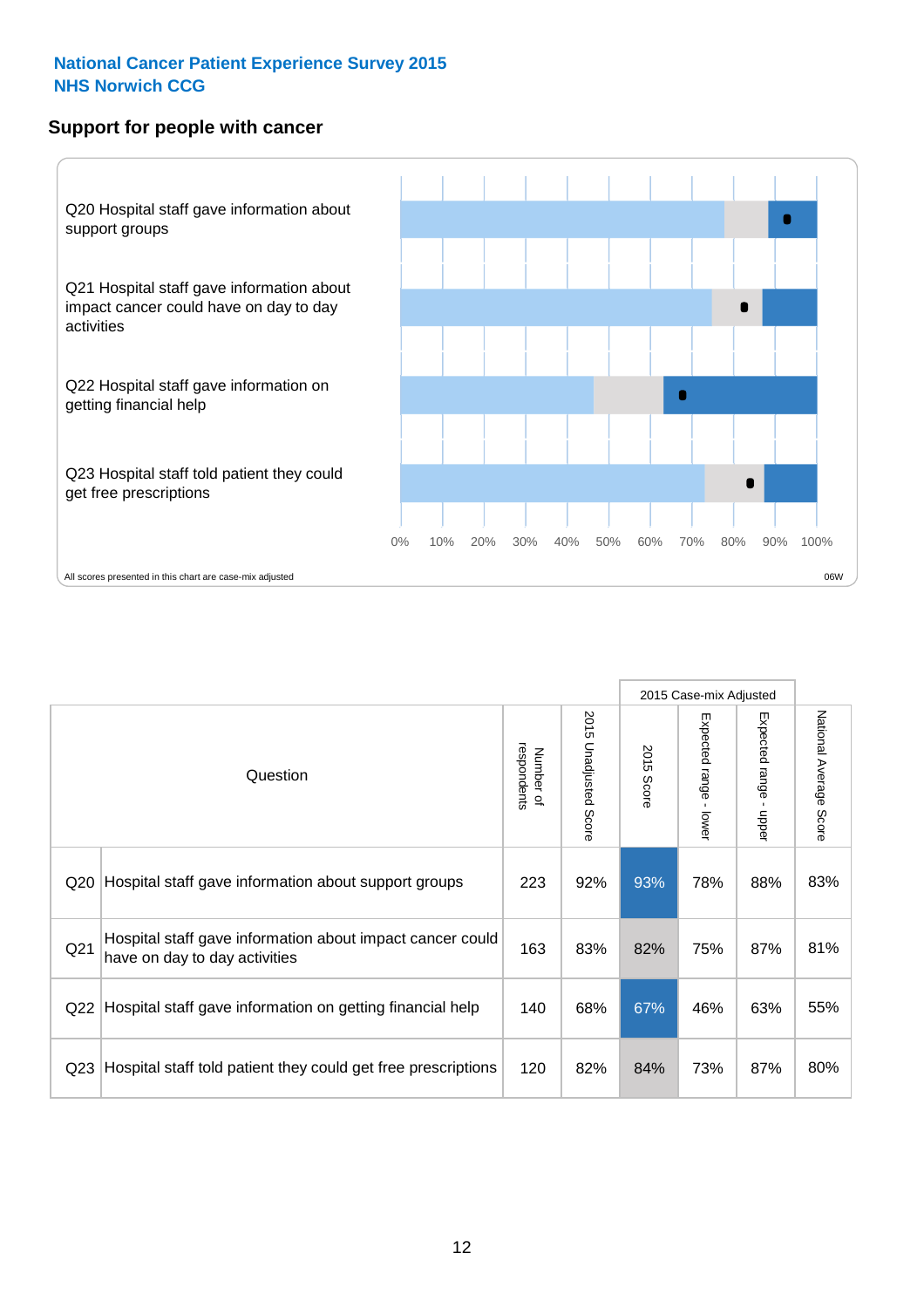#### **Operations**



|     |                                                                 |                                              |                             |               | 2015 Case-mix Adjusted     |                           |                              |
|-----|-----------------------------------------------------------------|----------------------------------------------|-----------------------------|---------------|----------------------------|---------------------------|------------------------------|
|     | Question                                                        | respondents<br>Number<br>$\overline{\sigma}$ | 2015<br>Unadjusted<br>Score | 2015<br>Score | Expected<br>range<br>lower | Expected<br>range<br>dddn | National<br>Average<br>Score |
| Q26 | Staff explained how operation had gone in<br>understandable way | 132                                          | 76%                         | 76%           | 70%                        | 85%                       | 78%                          |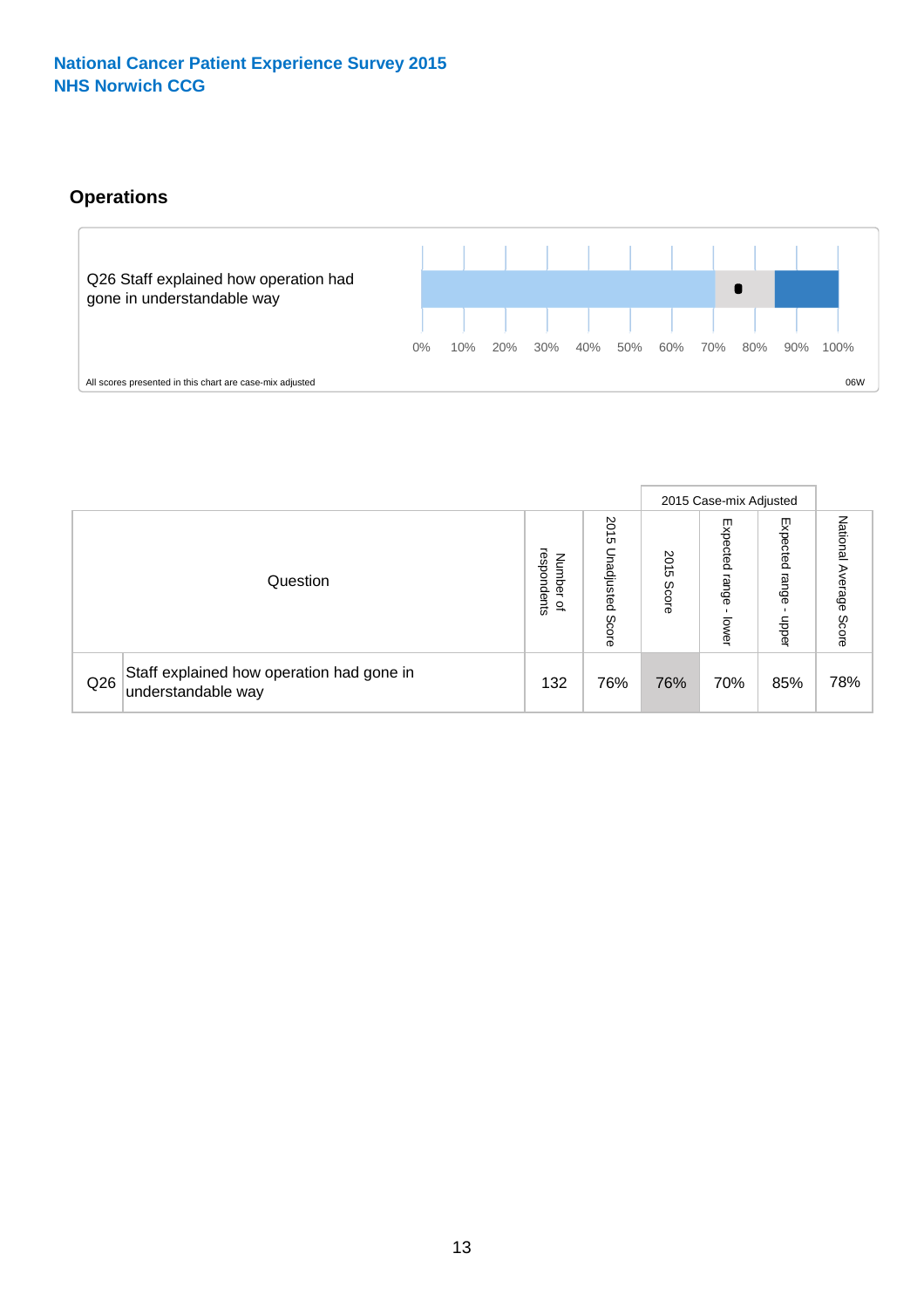#### **Hospital care as an inpatient (Part 1 of 3)**



All scores presented in this chart are case-mix adjusted  $06W$ 

|                 |                                                                                           |                          |                       |               | 2015 Case-mix Adjusted                  |                                           |                        |
|-----------------|-------------------------------------------------------------------------------------------|--------------------------|-----------------------|---------------|-----------------------------------------|-------------------------------------------|------------------------|
|                 | Question                                                                                  | respondents<br>Number of | 2015 Unadjusted Score | 2015<br>Score | Expected range<br>$\mathbf{r}$<br>lower | Expected range<br>$\blacksquare$<br>nbber | National Average Score |
| Q28             | Groups of doctors or nurses did not talk in front of patient<br>as if they were not there | 152                      | 86%                   | 86%           | 75%                                     | 88%                                       | 81%                    |
| Q29             | Patient had confidence and trust in all doctors treating<br>them                          | 154                      | 82%                   | 82%           | 78%                                     | 90%                                       | 84%                    |
| Q30             | Patient's family or someone close definitely had<br>opportunity to talk to doctor         | 126                      | 76%                   | 77%           | 64%                                     | 80%                                       | 72%                    |
| Q <sub>31</sub> | Patient had confidence and trust in all ward nurses                                       | 151                      | 71%                   | 71%           | 65%                                     | 80%                                       | 72%                    |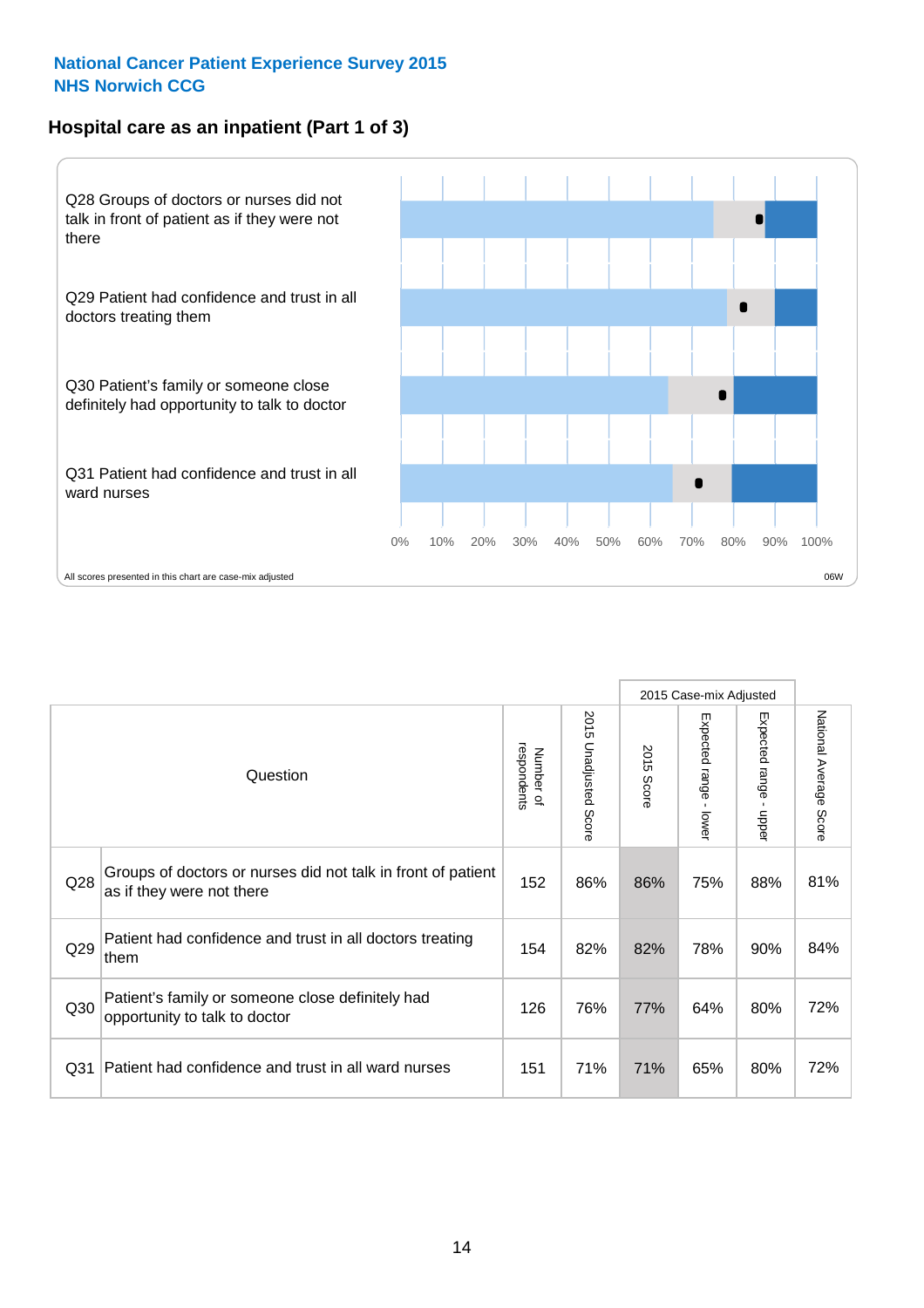#### **Hospital care as an inpatient (Part 2 of 3)**



|                 |                                                                         |                          |                       |               | 2015 Case-mix Adjusted      |                                           |                        |
|-----------------|-------------------------------------------------------------------------|--------------------------|-----------------------|---------------|-----------------------------|-------------------------------------------|------------------------|
|                 | Question                                                                | respondents<br>Number of | 2015 Unadjusted Score | 2015<br>Score | Expected range -<br>- lower | Expected range<br>$\blacksquare$<br>nbber | National Average Score |
| Q <sub>32</sub> | Always / nearly always enough nurses on duty                            | 149                      | 58%                   | 58%           | 58%                         | 74%                                       | 66%                    |
| Q <sub>33</sub> | All staff asked patient what name they preferred to be<br>called by     | 148                      | 64%                   | 65%           | 56%                         | 77%                                       | 67%                    |
| Q <sub>34</sub> | Always given enough privacy when discussing condition<br>or treatment   | 149                      | 89%                   | 89%           | 79%                         | 91%                                       | 85%                    |
| Q35             | Patient was able to discuss worries or fears with staff<br>during visit | 118                      | 53%                   | 53%           | 43%                         | 61%                                       | 52%                    |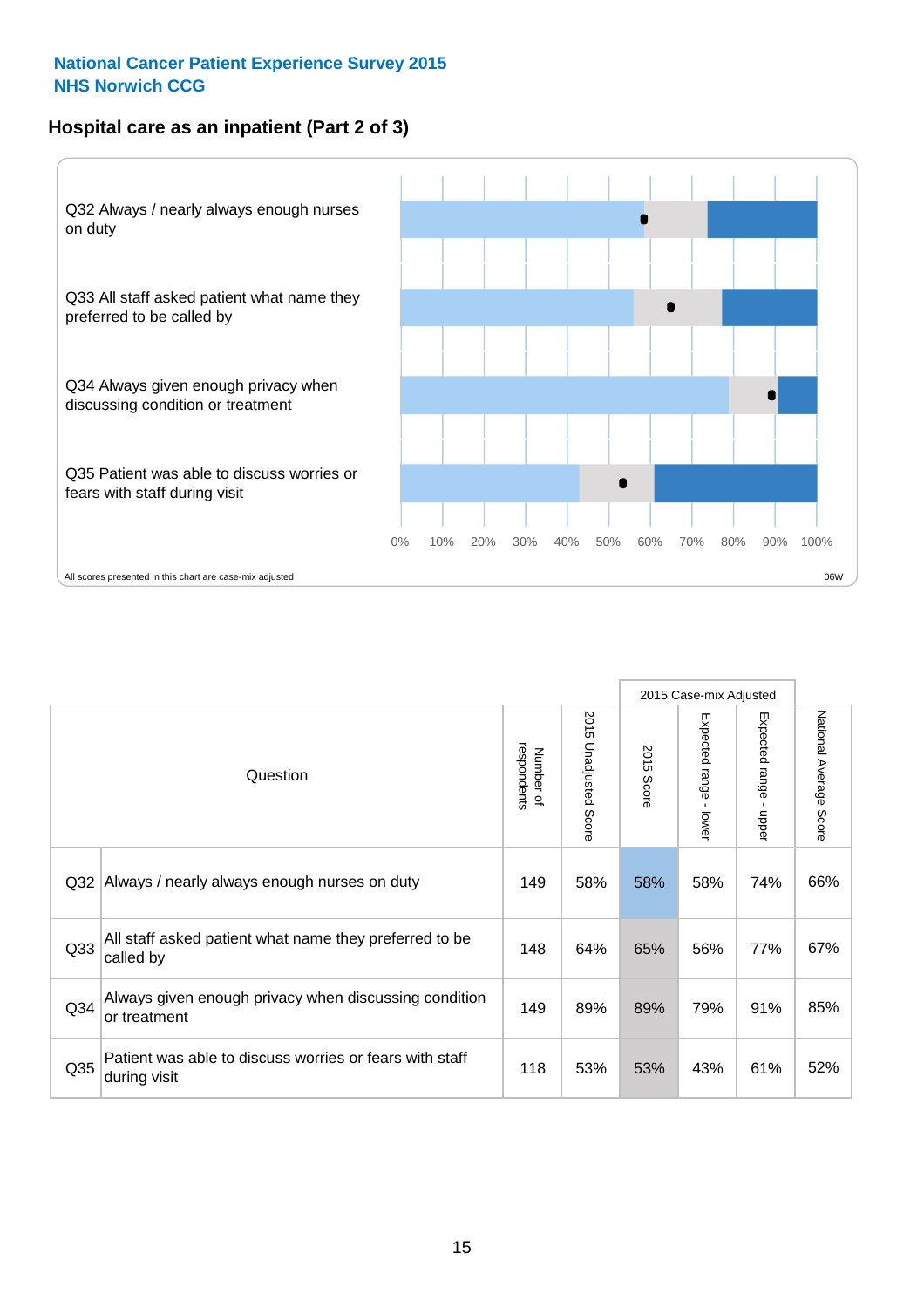#### **Hospital care as an inpatient (Part 3 of 3)**



|                 |                                                                                     |                          |                                 |                      | 2015 Case-mix Adjusted                    |                           |                        |
|-----------------|-------------------------------------------------------------------------------------|--------------------------|---------------------------------|----------------------|-------------------------------------------|---------------------------|------------------------|
|                 | Question                                                                            | respondents<br>Number of | 2015<br><b>Unadjusted Score</b> | 2015<br><b>Score</b> | Expected range<br>$\blacksquare$<br>lower | Expected range -<br>nbber | National Average Score |
| Q36             | Hospital staff definitely did everything to help control pain                       | 133                      | 84%                             | 84%                  | 78%                                       | 90%                       | 84%                    |
| Q <sub>37</sub> | Always treated with respect and dignity by staff                                    | 153                      | 90%                             | 91%                  | 82%                                       | 93%                       | 87%                    |
| Q38             | Given clear written information about what should / should<br>not do post discharge | 144                      | 88%                             | 88%                  | 79%                                       | 90%                       | 84%                    |
| Q <sub>39</sub> | Staff told patient who to contact if worried post discharge                         | 148                      | 94%                             | 94%                  | 90%                                       | 98%                       | 94%                    |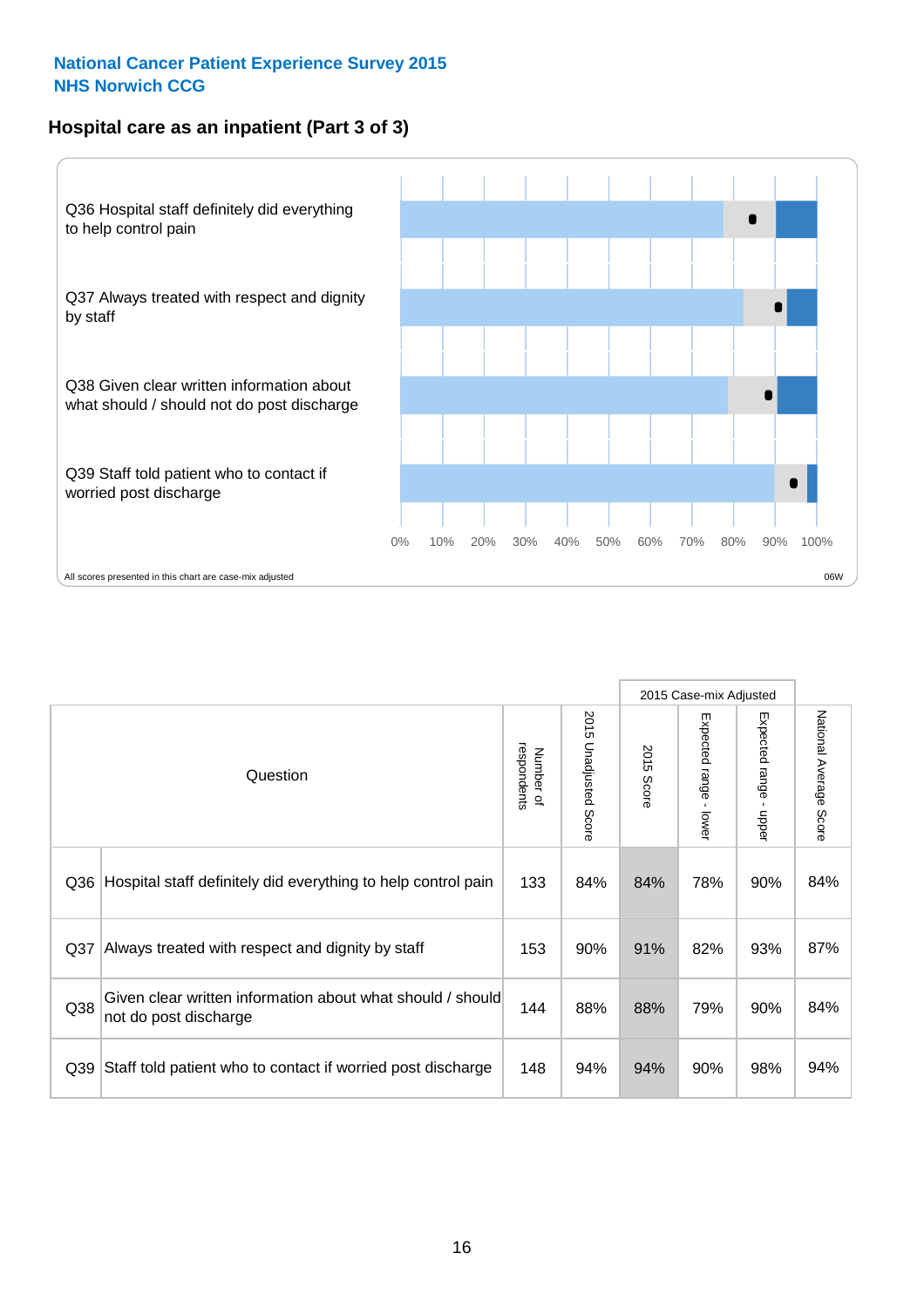#### **Hospital care as a day patient / outpatient (Part 1 of 2)**



|     |                                                                                    |                          |                                 |               | 2015 Case-mix Adjusted                    |                                           |                        |
|-----|------------------------------------------------------------------------------------|--------------------------|---------------------------------|---------------|-------------------------------------------|-------------------------------------------|------------------------|
|     | Question                                                                           | respondents<br>Number of | 2015<br><b>Unadjusted Score</b> | 2015<br>Score | Expected range<br>$\blacksquare$<br>lower | Expected range<br>$\blacksquare$<br>nbber | National Average Score |
| Q41 | Patient was able to discuss worries or fears with staff<br>during visit            | 202                      | 77%                             | 77%           | 64%                                       | 77%                                       | 70%                    |
| Q42 | Doctor had the right notes and other documentation with<br>them                    | 230                      | 99%                             | 99%           | 93%                                       | 98%                                       | 96%                    |
| Q44 | Beforehand patient had all information needed about<br>radiotherapy treatment      | 69                       | 88%                             | 88%           | 78%                                       | 94%                                       | 86%                    |
| Q45 | Patient given understandable information about whether<br>radiotherapy was working | 54                       | 63%                             | 61%           | 46%                                       | 73%                                       | 60%                    |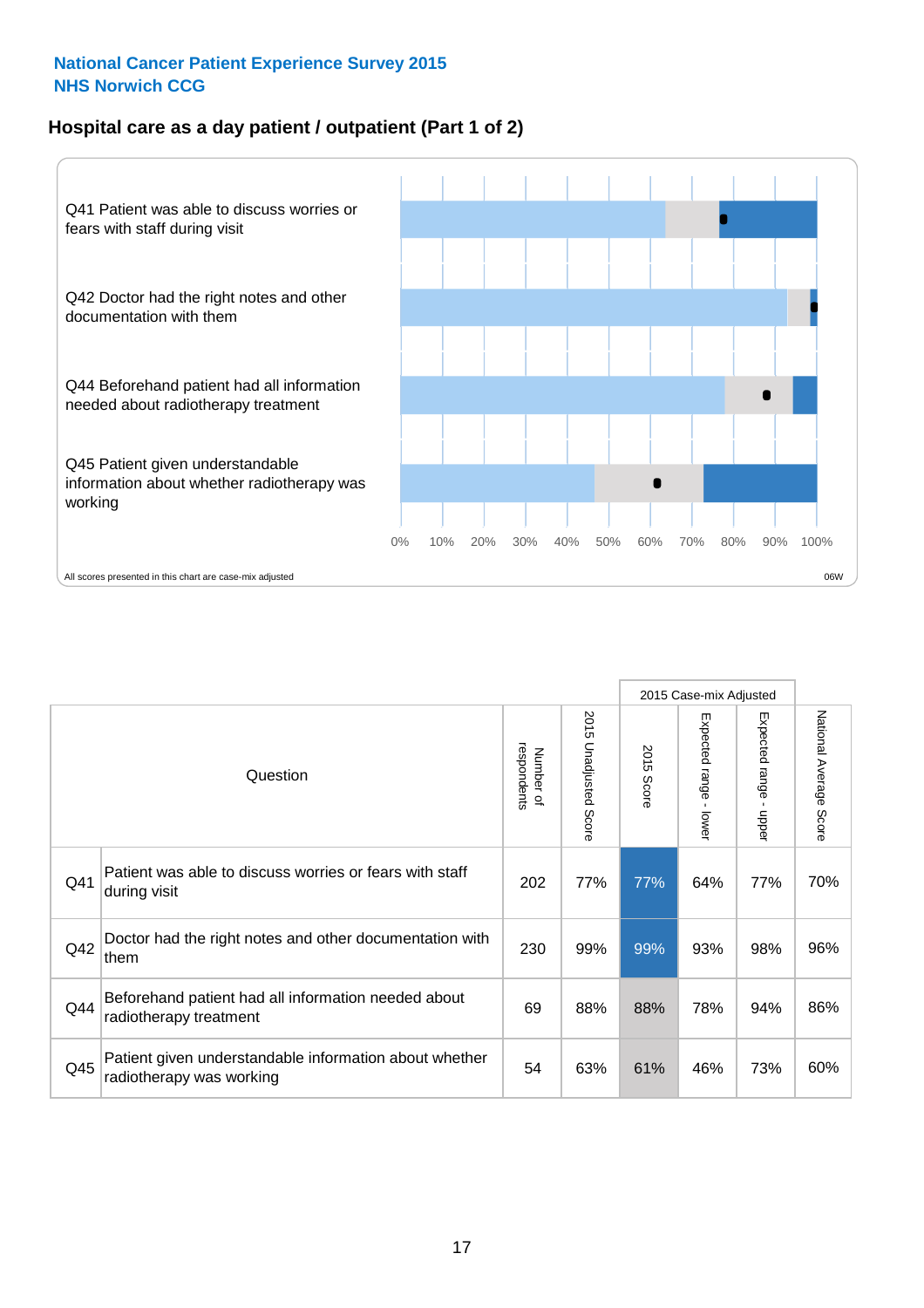#### **Hospital care as a day patient / outpatient (Part 2 of 2)**



|     |                                                                                    |                             |                             |               |                                   | 2015 Case-mix Adjusted  |                           |
|-----|------------------------------------------------------------------------------------|-----------------------------|-----------------------------|---------------|-----------------------------------|-------------------------|---------------------------|
|     | Question                                                                           | respondents<br>Number<br>டி | 2015<br>Unadjusted<br>Score | 2015<br>Score | Expected<br><b>Lange</b><br>lower | Expected range<br>doper | National Average<br>Score |
| Q47 | Beforehand patient had all information needed about<br>chemotherapy treatment      | 142                         | 88%                         | 88%           | 78%                               | 90%                     | 84%                       |
| Q48 | Patient given understandable information about whether<br>chemotherapy was working | 131                         | 77%                         | 77%           | 60%                               | 76%                     | 68%                       |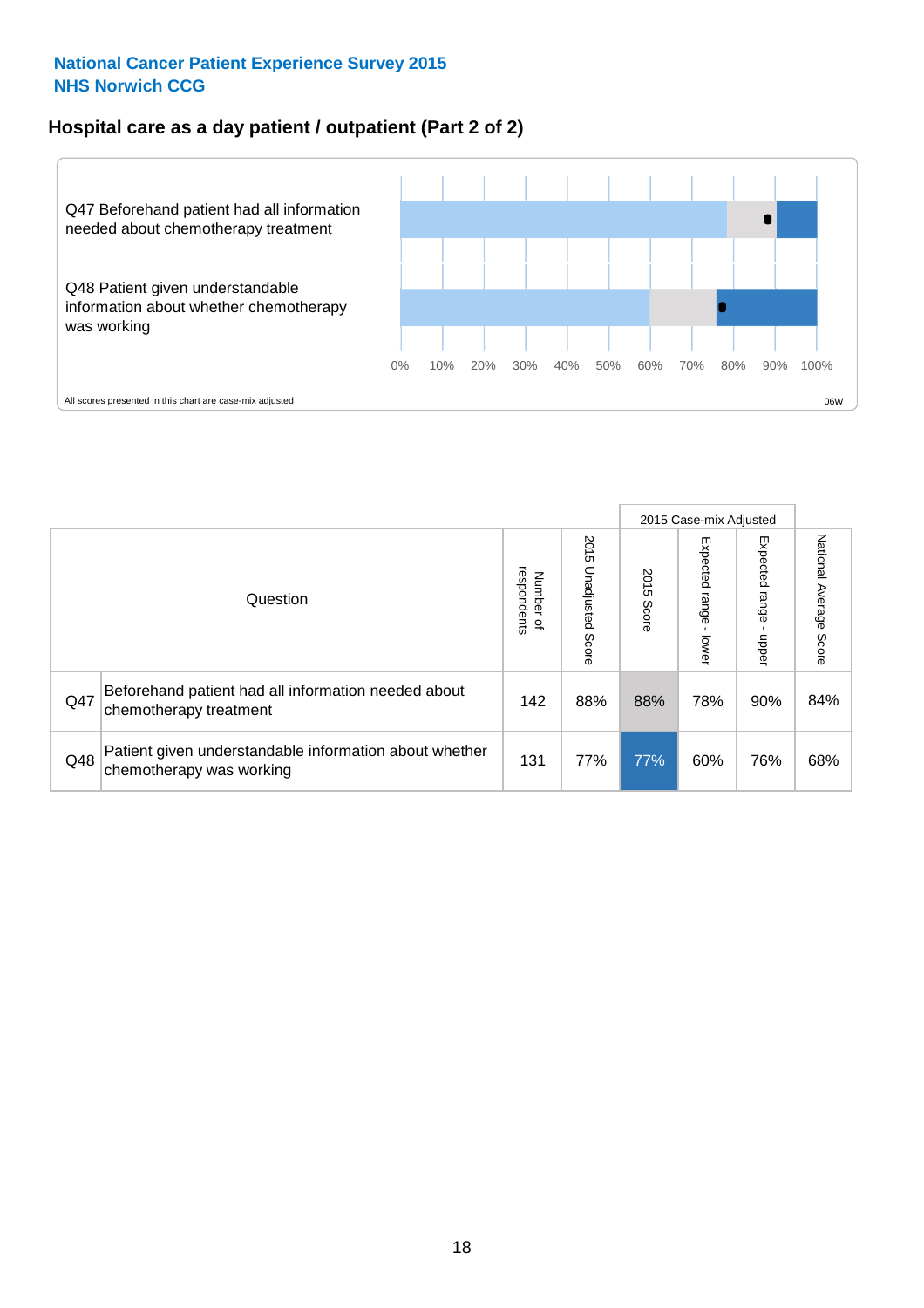#### **Home care and support**



2015 Case-mix Adjusted 2015 Unadjusted Score Expected range - upper National Average Score 2015 Unadjusted Score Expected range - lower National Average Score Expected range - lower Expected range - upper Number of<br>respondents 2015 Score respondents 2015 Score Number of Question Hospital staff gave family or someone close all the  $Q49$  information needed to help with care at home  $211$  61% 61% 51% 64% 58% Patient definitely given enough support from health or Q50 social services during treatment 122 | 60% 60% 44% 63% 54% Patient definitely given enough support from health or  $\frac{33\%}{\%}$  social services after treatment  $\frac{33\%}{\%}$  +  $\frac{33\%}{\%}$  57%  $\frac{33\%}{\%}$  57%  $\frac{45\%}{\%}$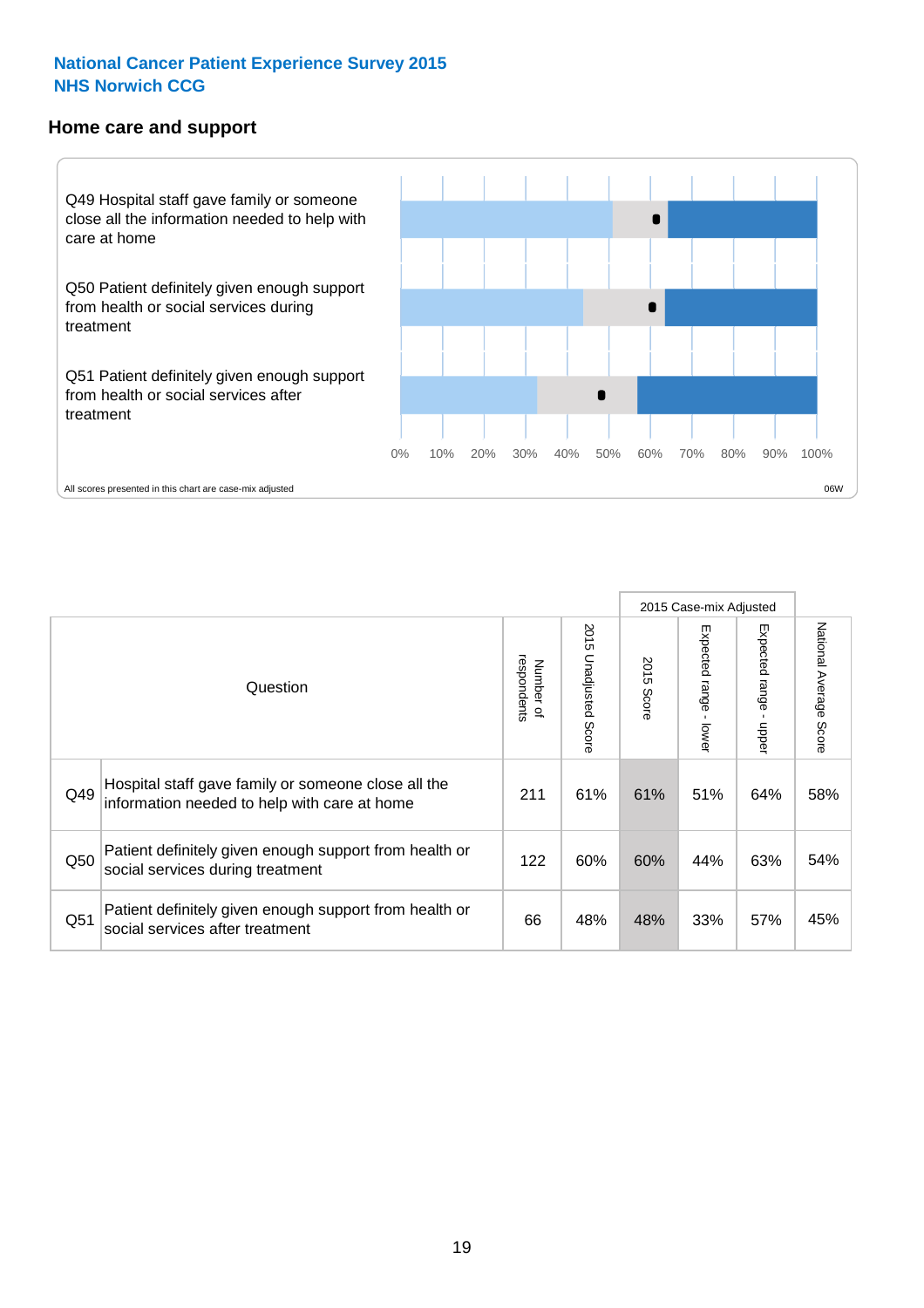#### **Care from your general practice**



|     |                                                                           |                                       |                             |               |                             | 2015 Case-mix Adjusted     |                           |
|-----|---------------------------------------------------------------------------|---------------------------------------|-----------------------------|---------------|-----------------------------|----------------------------|---------------------------|
|     | Question                                                                  | respondents<br>Number<br>$\mathbf{Q}$ | 2015<br>Unadjusted<br>Score | 2015<br>Score | Expected<br>Irange<br>lower | Expected<br>range<br>doper | National Average<br>Score |
| Q52 | GP given enough information about patient's condition<br>and treatment    | 193                                   | 96%                         | 96%           | 92%                         | 98%                        | 95%                       |
| Q53 | Practice staff definitely did everything they could to<br>support patient | 172                                   | 67%                         | 68%           | 55%                         | 70%                        | 63%                       |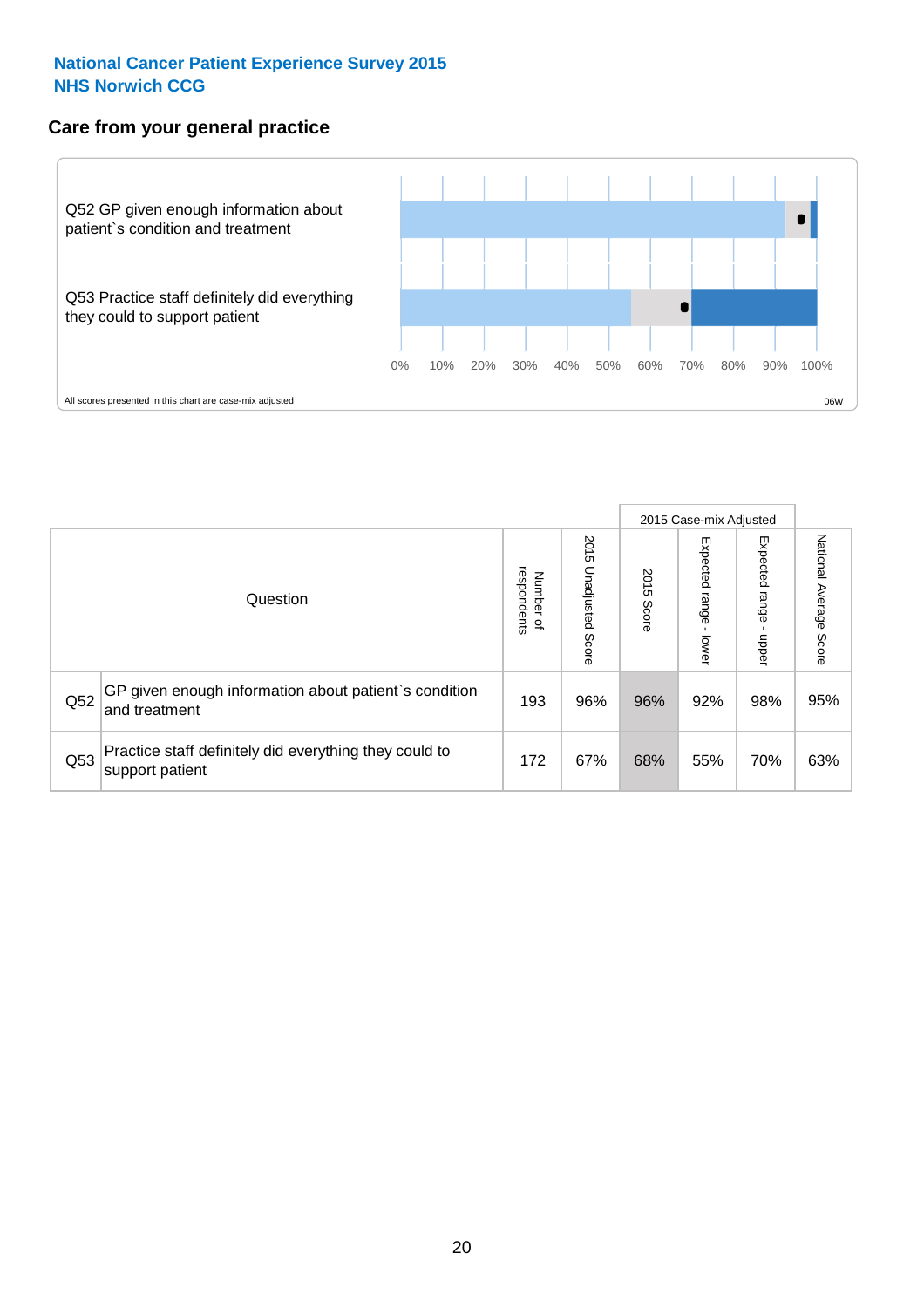#### **Your overall NHS care (Part 1 of 2)**



|     |                                                                    |                          |                                 |                      | 2015 Case-mix Adjusted  |                                           |                        |
|-----|--------------------------------------------------------------------|--------------------------|---------------------------------|----------------------|-------------------------|-------------------------------------------|------------------------|
|     | Question                                                           | respondents<br>Number of | 2015<br><b>Unadjusted Score</b> | 2015<br><b>Score</b> | Expected range<br>lower | Expected range<br>$\blacksquare$<br>nbber | National Average Score |
| Q54 | Hospital and community staff always worked well together           | 242                      | 66%                             | 66%                  | 54%                     | 67%                                       | 61%                    |
| Q55 | Patient given a care plan                                          | 193                      | 29%                             | 30%                  | 26%                     | 40%                                       | 33%                    |
| Q56 | Overall the administration of the care was very good /<br>good     | 250                      | 92%                             | 93%                  | 85%                     | 93%                                       | 89%                    |
| Q57 | Length of time for attending clinics and appointments was<br>right | 258                      | 73%                             | 73%                  | 58%                     | 73%                                       | 66%                    |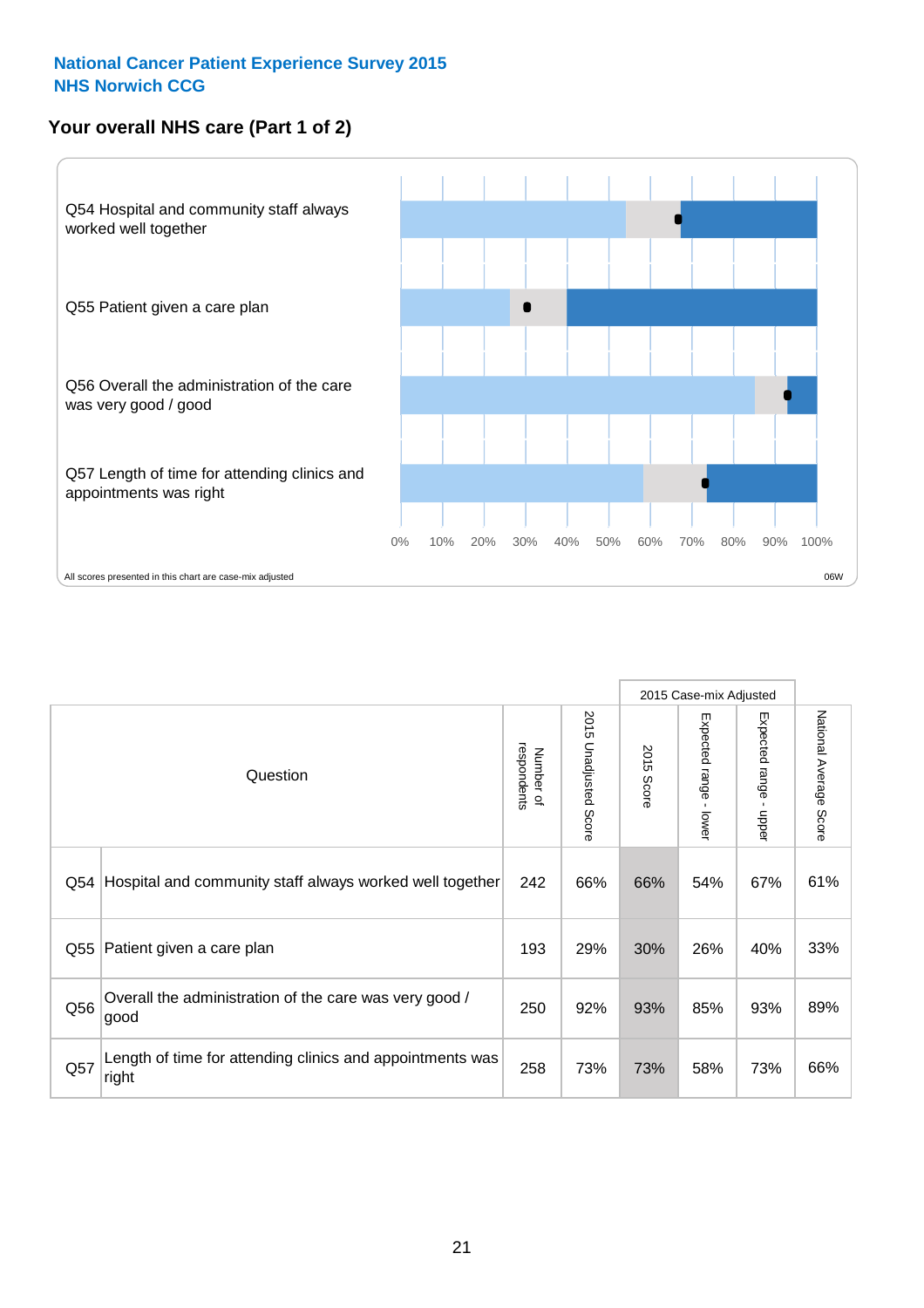#### **Your overall NHS care (Part 2 of 2)**



|     |                                                       |                                              |                             |               |                            | 2015 Case-mix Adjusted     |                        |
|-----|-------------------------------------------------------|----------------------------------------------|-----------------------------|---------------|----------------------------|----------------------------|------------------------|
|     | Question                                              | respondents<br>Number<br>$\overline{\sigma}$ | 2015<br>Unadjusted<br>Score | 2015<br>Score | Expected<br>range<br>lower | Expected<br>range<br>doper | National Average Score |
| Q58 | Taking part in cancer research discussed with patient | 243                                          | 26%                         | 28%           | 21%                        | 36%                        | 28%                    |



|     |                                                                        |                                   |                             |               |                                                           | 2015 Case-mix Adjusted                                |                              |
|-----|------------------------------------------------------------------------|-----------------------------------|-----------------------------|---------------|-----------------------------------------------------------|-------------------------------------------------------|------------------------------|
|     | Question                                                               | respondents<br>Number<br>$\Omega$ | 2015<br>Inadjusted<br>Score | 2015<br>Score | OWer<br>limit<br>range<br>$\overline{\sigma}$<br>expected | Upper<br>limit<br>range<br>$\overline{a}$<br>expected | National<br>Average<br>Score |
| Q59 | Patient's average rating of care scored from very poor to<br>very good | 253                               | 8.8                         | 8.8           | 8.5                                                       | 8.9                                                   | 8.7                          |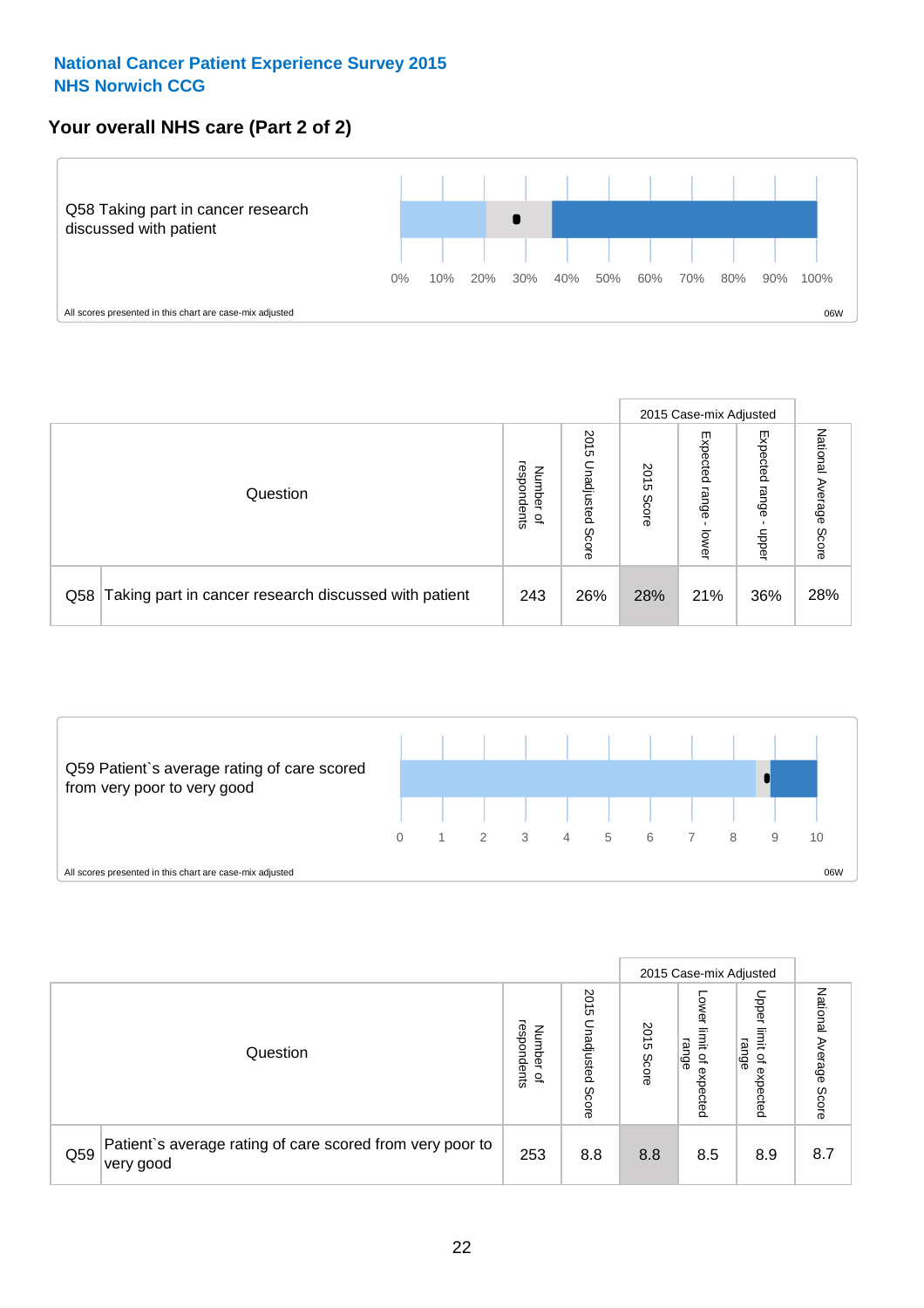### **Comparisons by tumour group for this CCG**

The following tables show the unadjusted CCG and the national percentage scores for each question broken down by tumour group. Where a cell in the table contains an asterisk this indicates that the number of patients in that group was below 21 and too small to display. Where a cell in the table contains "n.a." this indicates that there were no respondents for that tumour group.

### **Seeing your GP**

|                      | Q1. Saw GP once /<br>had to go to hospital | twice before being told | Q2. Patient thought<br>they were seen as<br>soon as necessary |                 |  |
|----------------------|--------------------------------------------|-------------------------|---------------------------------------------------------------|-----------------|--|
| <b>Cancer type</b>   | This CCG <sup>\$</sup>                     | <b>National</b>         | This CCG <sup>\$</sup>                                        | <b>National</b> |  |
| Brain / CNS          | n.a.                                       | 60%                     | n.a.                                                          | 77%             |  |
| <b>Breast</b>        | 93%                                        | 93%                     | 89%                                                           | 88%             |  |
| Colorectal / LGT     | $\star$                                    | 72%                     | 81%                                                           | 80%             |  |
| Gynaecological       | $\star$                                    | 75%                     | $\star$                                                       | 78%             |  |
| Haematological       | 76%                                        | 64%                     | 78%                                                           | 80%             |  |
| <b>Head and Neck</b> | $\star$                                    | 77%                     | $\star$                                                       | 79%             |  |
| Lung                 | $\star$                                    | 69%                     | $\star$                                                       | 83%             |  |
| Prostate             | 76%                                        | 79%                     | 86%                                                           | 85%             |  |
| Sarcoma              | $\star$                                    | 64%                     | $\star$                                                       | 69%             |  |
| <b>Skin</b>          | $\star$                                    | 91%                     | $\star$                                                       | 87%             |  |
| <b>Upper Gastro</b>  | $\star$                                    | 70%                     | $\star$                                                       | 78%             |  |
| Urological           | 91%                                        | 81%                     | 81%                                                           | 84%             |  |
| Other                | 86%                                        | 70%                     | 83%                                                           | 78%             |  |
| <b>All Cancers</b>   | 83%                                        | 76%                     | 83%                                                           | 82%             |  |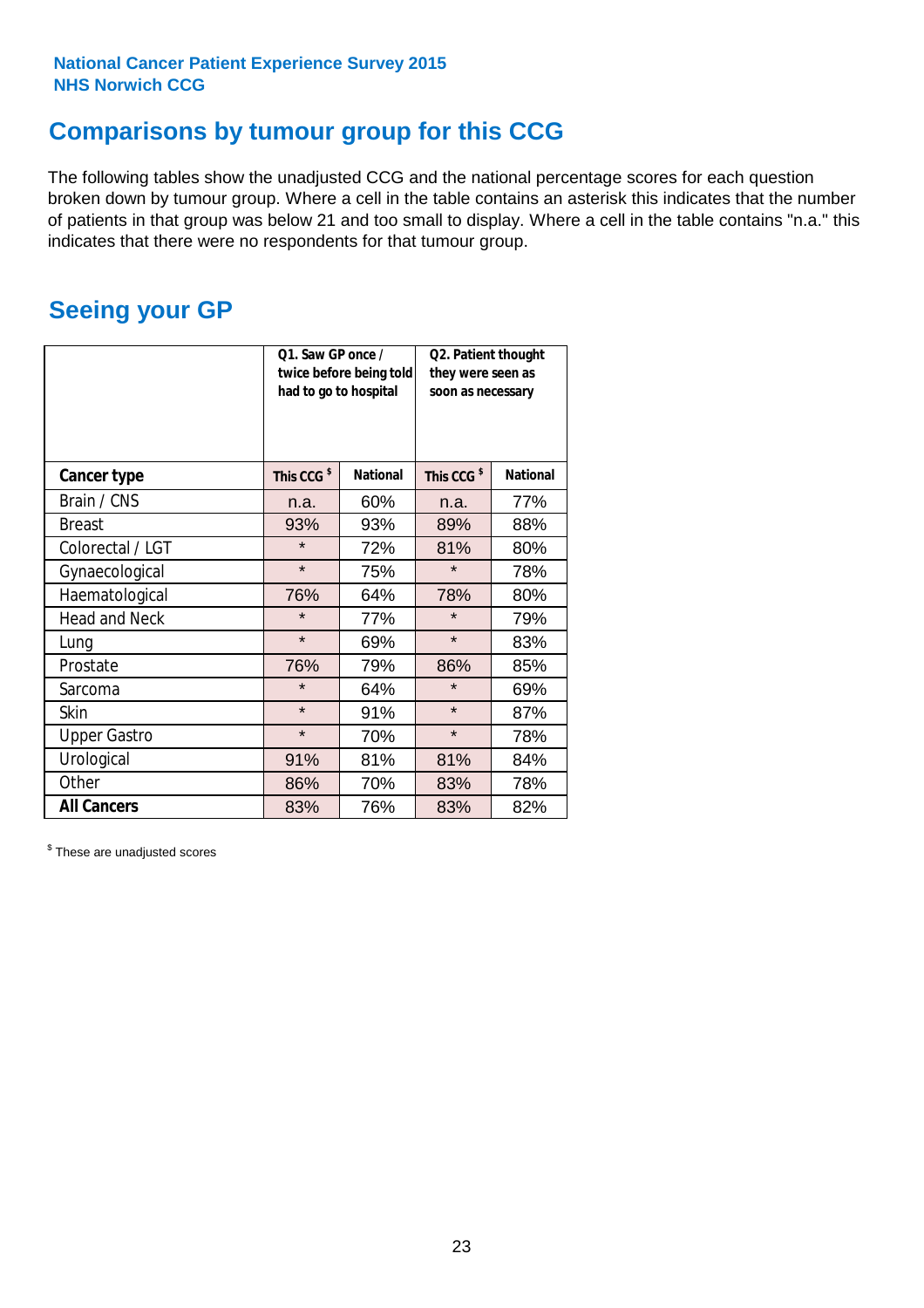### **Diagnostic tests**

|                      | be done was about<br>right | Q6. The length of time<br>waiting for the test to | Q7. Given complete<br>explanation of test<br>results in<br>understandable way |                 |  |
|----------------------|----------------------------|---------------------------------------------------|-------------------------------------------------------------------------------|-----------------|--|
| <b>Cancer type</b>   | This CCG <sup>\$</sup>     | <b>National</b>                                   | This CCG <sup>\$</sup>                                                        | <b>National</b> |  |
| Brain / CNS          | n.a.                       | 87%                                               | n.a.                                                                          | 69%             |  |
| <b>Breast</b>        | 84%                        | 90%                                               | 86%                                                                           | 82%             |  |
| Colorectal / LGT     | 83%                        | 86%                                               | 71%                                                                           | 81%             |  |
| Gynaecological       | $\star$                    | 84%                                               | $\star$                                                                       | 76%             |  |
| Haematological       | 93%                        | 87%                                               | 82%                                                                           | 76%             |  |
| <b>Head and Neck</b> | $\star$                    | 84%                                               | $\star$                                                                       | 77%             |  |
| Lung                 | $\star$                    | 87%                                               | $\star$                                                                       | 78%             |  |
| Prostate             | $\star$                    | 85%                                               | $\star$                                                                       | 79%             |  |
| Sarcoma              | $\star$                    | 81%                                               | $\star$                                                                       | 77%             |  |
| Skin                 | $\star$                    | 89%                                               | $\star$                                                                       | 85%             |  |
| <b>Upper Gastro</b>  | $\star$                    | 83%                                               | $\star$                                                                       | 77%             |  |
| Urological           | 95%                        | 85%                                               | 82%                                                                           | 78%             |  |
| Other                | 71%                        | 85%                                               | 74%                                                                           | 76%             |  |
| <b>All Cancers</b>   | 84%                        | 87%                                               | 77%                                                                           | 79%             |  |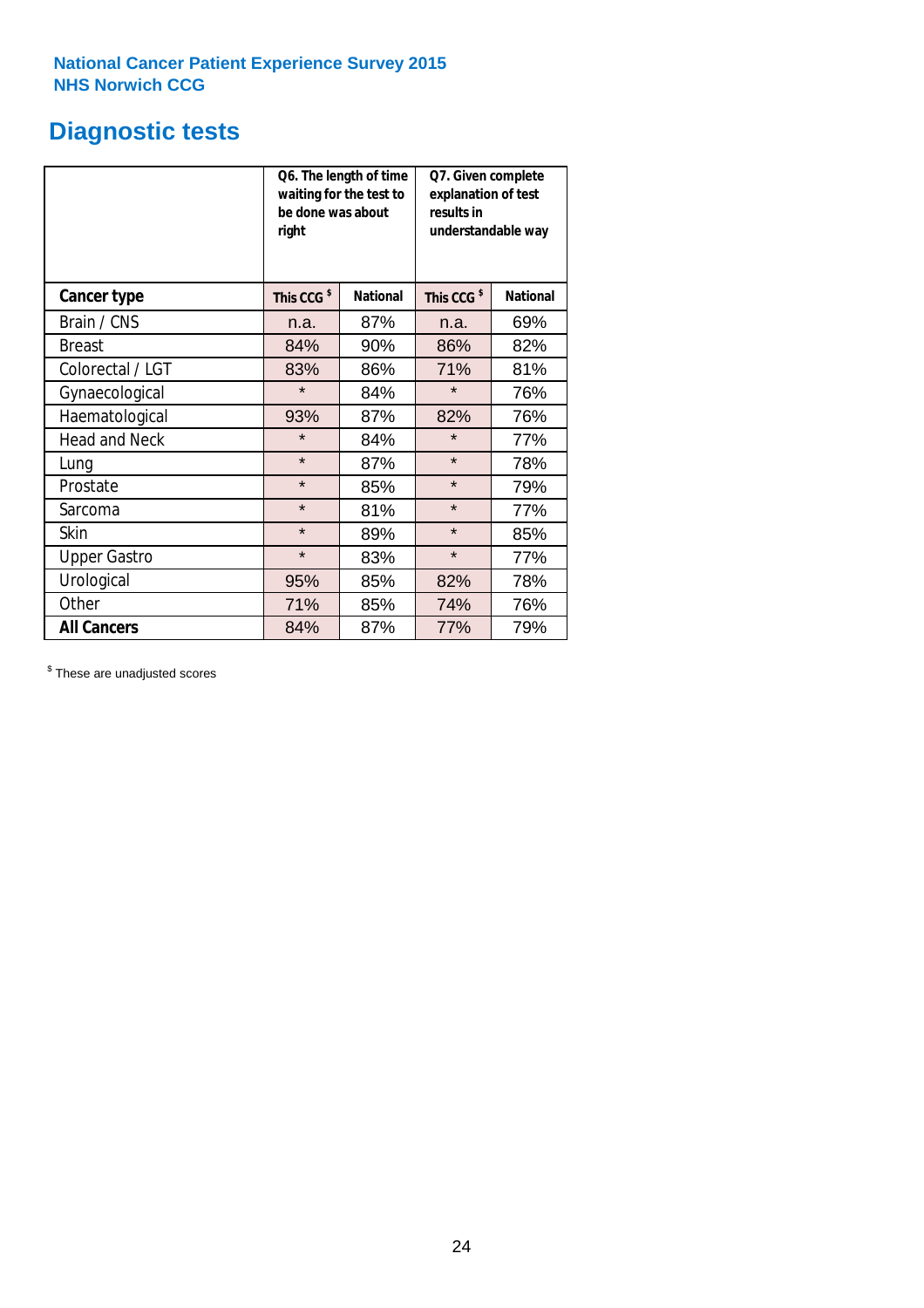### **Finding out what was wrong with you**

|                     | Q8. Patient told they<br>could bring a family<br>member or friend<br>when first told they<br>had cancer |                 | Q9. Patient felt they<br>were told sensitively<br>that they had cancer |                 | Q10. Patient<br>completely understood<br>the explanation of<br>what was wrong |                 | Q11. Patient given<br>easy to understand<br>written information<br>about the type of<br>cancer they had |                 |
|---------------------|---------------------------------------------------------------------------------------------------------|-----------------|------------------------------------------------------------------------|-----------------|-------------------------------------------------------------------------------|-----------------|---------------------------------------------------------------------------------------------------------|-----------------|
| Cancer type         | This CCG <sup>\$</sup>                                                                                  | <b>National</b> | This CCG <sup>\$</sup>                                                 | <b>National</b> | This CCG <sup>\$</sup>                                                        | <b>National</b> | This CCG <sup>\$</sup>                                                                                  | <b>National</b> |
| Brain / CNS         | n.a.                                                                                                    | 85%             | n.a.                                                                   | 79%             | n.a.                                                                          | 60%             | n.a.                                                                                                    | 62%             |
| <b>Breast</b>       | 81%                                                                                                     | 83%             | 90%                                                                    | 88%             | 78%                                                                           | 78%             | 71%                                                                                                     | 76%             |
| Colorectal / LGT    | 87%                                                                                                     | 83%             | 81%                                                                    | 85%             | 73%                                                                           | 79%             | 50%                                                                                                     | 71%             |
| Gynaecological      | $\star$                                                                                                 | 75%             | $\star$                                                                | 83%             | $\star$                                                                       | 73%             | $\star$                                                                                                 | 69%             |
| Haematological      | 72%                                                                                                     | 75%             | 95%                                                                    | 83%             | 65%                                                                           | 60%             | 79%                                                                                                     | 74%             |
| Head and Neck       | $\star$                                                                                                 | 73%             | $\star$                                                                | 85%             | $\star$                                                                       | 75%             | $\star$                                                                                                 | 61%             |
| Lung                | $\star$                                                                                                 | 80%             | $\star$                                                                | 83%             | $\star$                                                                       | 75%             | $\star$                                                                                                 | 66%             |
| Prostate            | $\star$                                                                                                 | 80%             | 74%                                                                    | 84%             | 74%                                                                           | 78%             | $\star$                                                                                                 | 80%             |
| Sarcoma             | $\star$                                                                                                 | 77%             | $\star$                                                                | 82%             | $\star$                                                                       | 63%             | $\star$                                                                                                 | 61%             |
| Skin                | $\star$                                                                                                 | 71%             | $\star$                                                                | 90%             | $\star$                                                                       | 83%             | $\star$                                                                                                 | 84%             |
| <b>Upper Gastro</b> | $\star$                                                                                                 | 79%             | $\star$                                                                | 79%             | $\star$                                                                       | 72%             | $\star$                                                                                                 | 64%             |
| Urological          | $\star$                                                                                                 | 74%             | 85%                                                                    | 82%             | 81%                                                                           | 76%             | 81%                                                                                                     | 71%             |
| Other               | 76%                                                                                                     | 77%             | 69%                                                                    | 82%             | 78%                                                                           | 72%             | 41%                                                                                                     | 61%             |
| <b>All Cancers</b>  | 77%                                                                                                     | 79%             | 84%                                                                    | 84%             | 75%                                                                           | 73%             | 71%                                                                                                     | 72%             |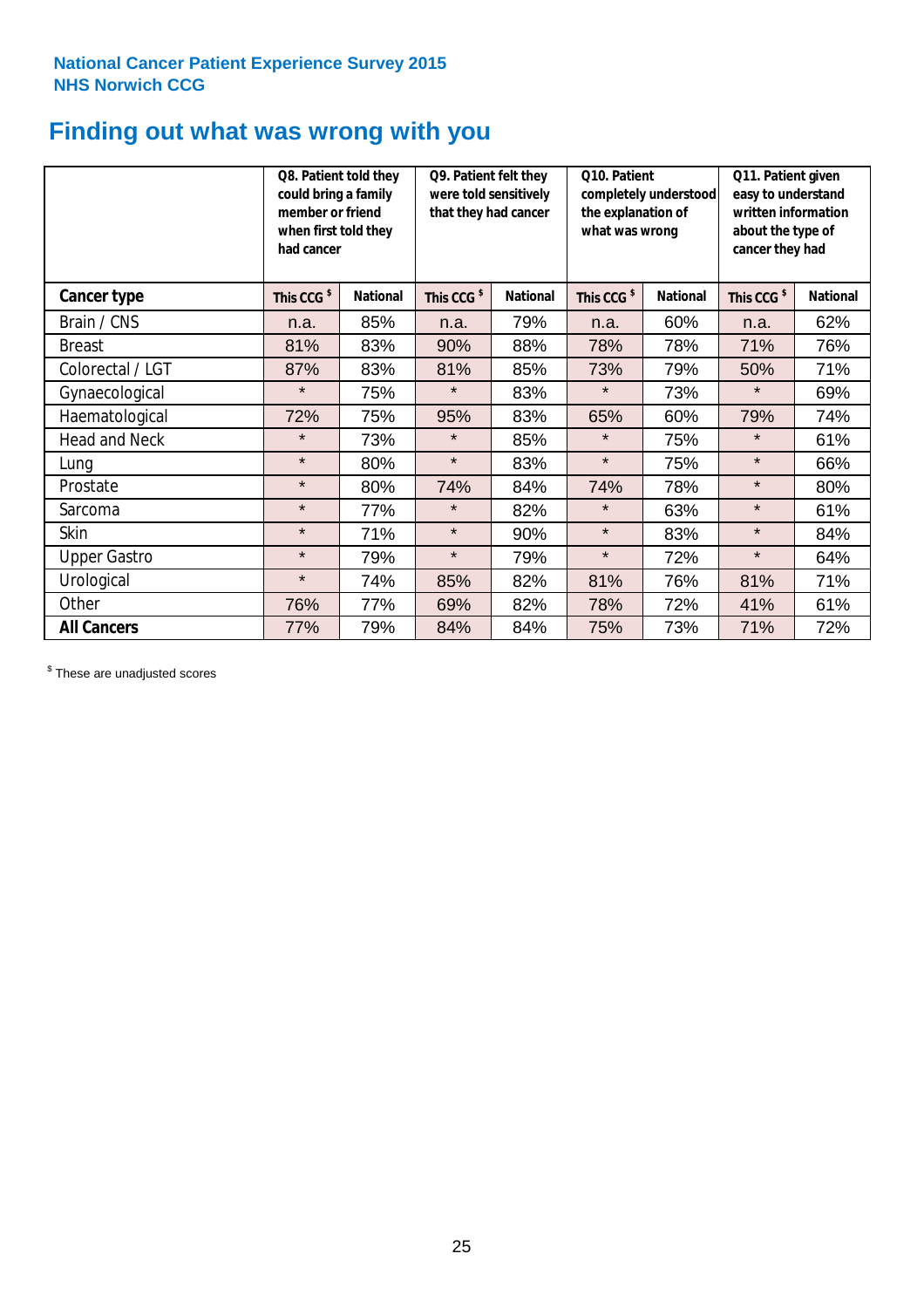# **Deciding the best treatment for you**

|                      | 012. Patient felt that<br>treatment options<br>were completely<br>explained |                 | O13. Possible side<br>understandable way | effects explained in an | Q14. Patient given<br>practical advice and<br>support in dealing with<br>side effects of<br>treatment |                 |  |
|----------------------|-----------------------------------------------------------------------------|-----------------|------------------------------------------|-------------------------|-------------------------------------------------------------------------------------------------------|-----------------|--|
| <b>Cancer type</b>   | This CCG <sup>\$</sup>                                                      | <b>National</b> | This CCG <sup>\$</sup>                   | <b>National</b>         | This CCG <sup>\$</sup>                                                                                | <b>National</b> |  |
| Brain / CNS          | n.a.                                                                        | 80%             | n.a.                                     | 71%                     | n.a.                                                                                                  | 62%             |  |
| <b>Breast</b>        | 83%                                                                         | 84%             | 65%                                      | 76%                     | 67%                                                                                                   | 69%             |  |
| Colorectal / LGT     | $\star$                                                                     | 85%             | 61%                                      | 75%                     | 68%                                                                                                   | 68%             |  |
| Gynaecological       | $\star$                                                                     | 84%             | $\star$                                  | 76%                     | $\star$                                                                                               | 68%             |  |
| Haematological       | 84%                                                                         | 81%             | 71%                                      | 69%                     | 72%                                                                                                   | 65%             |  |
| <b>Head and Neck</b> | $\star$                                                                     | 85%             | $\star$                                  | 72%                     | $\star$                                                                                               | 67%             |  |
| Lung                 | $\star$                                                                     | 84%             | $\star$                                  | 74%                     | $\star$                                                                                               | 69%             |  |
| Prostate             | $\star$                                                                     | 80%             | 48%                                      | 71%                     | 65%                                                                                                   | 61%             |  |
| Sarcoma              | $\star$                                                                     | 82%             | $\star$                                  | 75%                     | $\star$                                                                                               | 66%             |  |
| Skin                 | $\star$                                                                     | 88%             | $\star$                                  | 75%                     | $\star$                                                                                               | 74%             |  |
| <b>Upper Gastro</b>  | $\star$                                                                     | 83%             | $\star$                                  | 72%                     | $\star$                                                                                               | 66%             |  |
| Urological           | $\star$                                                                     | 80%             | 71%                                      | 69%                     | 71%                                                                                                   | 61%             |  |
| Other                | 81%                                                                         | 80%             | 73%                                      | 72%                     | 68%                                                                                                   | 64%             |  |
| <b>All Cancers</b>   | 84%                                                                         | 83%             | 69%                                      | 73%                     | 70%                                                                                                   | 66%             |  |

|                      | in the future          | Q15. Patient definitely<br>told about side effects<br>that could affect them | Q16. Patient definitely<br>involved in decisions<br>about care and<br>treatment |                 |  |
|----------------------|------------------------|------------------------------------------------------------------------------|---------------------------------------------------------------------------------|-----------------|--|
| <b>Cancer type</b>   | This CCG <sup>\$</sup> | <b>National</b>                                                              | This CCG <sup>\$</sup>                                                          | <b>National</b> |  |
| Brain / CNS          | n.a.                   | 56%                                                                          | n.a.                                                                            | 74%             |  |
| <b>Breast</b>        | 51%                    | 55%                                                                          | 75%                                                                             | 79%             |  |
| Colorectal / LGT     | 59%                    | 56%                                                                          | 63%                                                                             | 79%             |  |
| Gynaecological       | $\star$<br>54%         |                                                                              | $\star$                                                                         | 76%             |  |
| Haematological       | 61%<br>50%             |                                                                              | 85%                                                                             | 77%             |  |
| <b>Head and Neck</b> | $\star$                | 58%                                                                          | $\star$                                                                         | 76%             |  |
| Lung                 | $\star$                | 54%                                                                          | $\star$                                                                         | 78%             |  |
| Prostate             | 45%                    | 63%                                                                          | 65%                                                                             | 79%             |  |
| Sarcoma              | $\star$                | 54%                                                                          | $\star$                                                                         | 77%             |  |
| Skin                 | $\star$                | 66%                                                                          | $\star$                                                                         | 86%             |  |
| <b>Upper Gastro</b>  | $\star$                | 53%                                                                          | $\star$                                                                         | 77%             |  |
| Urological           | $\star$                | 52%                                                                          | 70%                                                                             | 75%             |  |
| Other                | 55%                    | 51%                                                                          | 84%                                                                             | 75%             |  |
| <b>All Cancers</b>   | 55%                    | 54%                                                                          | 76%                                                                             | 78%             |  |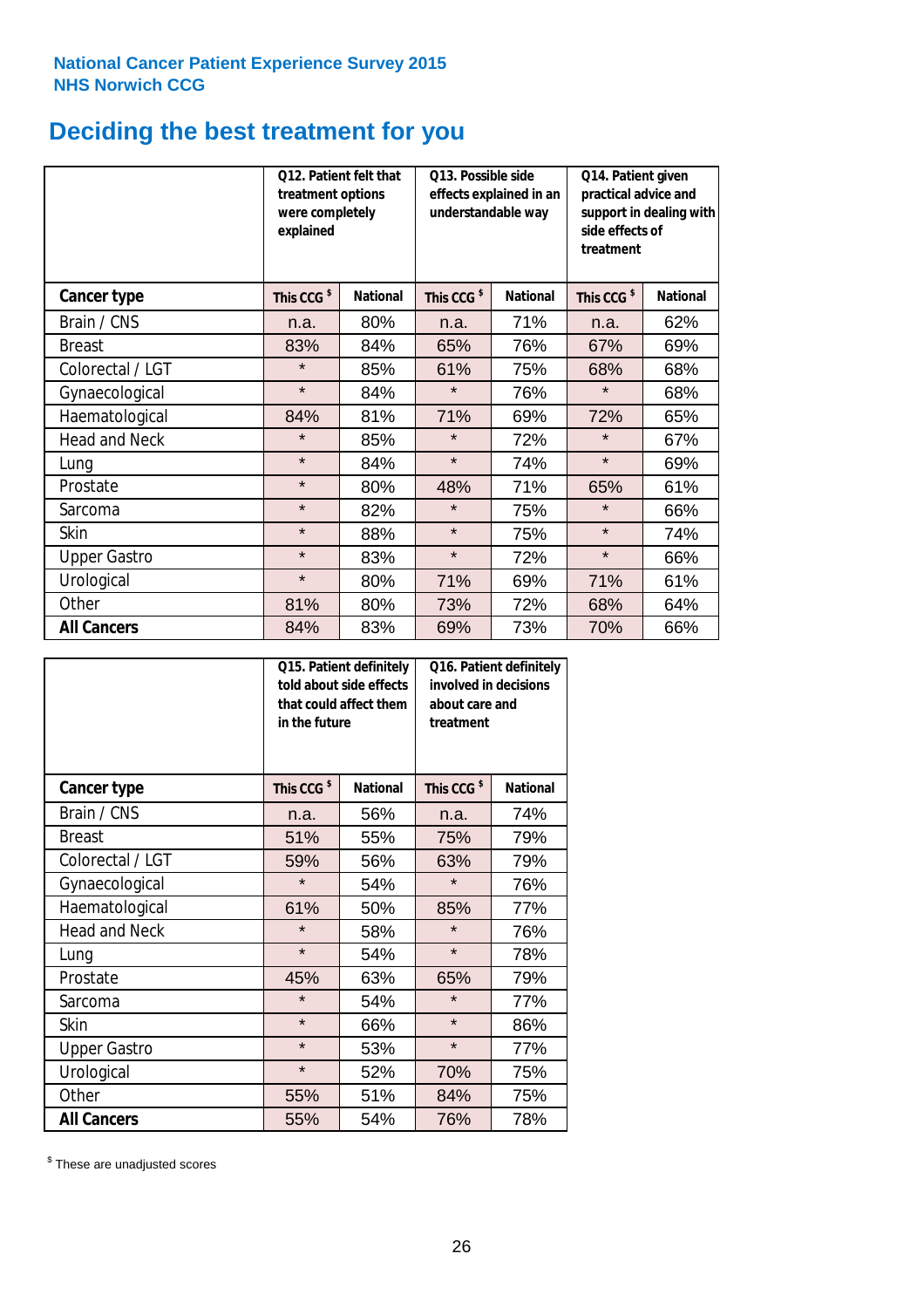### **Clinical Nurse Specialist**

|                      | would support them<br>through their<br>treatment | Q17. Patient given the<br>name of the CNS who | Q18. Patient found it<br>easy to contact their<br><b>CNS</b> |                 | <b>Q19. Get</b><br>understandable<br>answers to important<br>questions all or most<br>of the time |                 |  |
|----------------------|--------------------------------------------------|-----------------------------------------------|--------------------------------------------------------------|-----------------|---------------------------------------------------------------------------------------------------|-----------------|--|
| <b>Cancer type</b>   | This CCG <sup>\$</sup>                           | <b>National</b>                               | This CCG <sup>\$</sup>                                       | <b>National</b> | This CCG <sup>\$</sup>                                                                            | <b>National</b> |  |
| Brain / CNS          | n.a.                                             | 95%                                           | n.a.                                                         | 84%             | n.a.                                                                                              | 85%             |  |
| <b>Breast</b>        | 98%                                              | 94%                                           | 93%                                                          | 85%             | 91%                                                                                               | 88%             |  |
| Colorectal / LGT     | 96%                                              | 91%                                           | 95%                                                          | 88%             | $\star$                                                                                           | 90%             |  |
| Gynaecological       | $\star$                                          | 93%                                           | $\star$                                                      | 86%             | $\star$                                                                                           | 87%             |  |
| Haematological       | 91%                                              | 89%                                           | 93%                                                          | 89%             | 100%                                                                                              | 90%             |  |
| <b>Head and Neck</b> | $\star$                                          | 88%                                           | $\star$                                                      | 86%             | $\star$                                                                                           | 88%             |  |
| Lung                 | $\star$                                          | 93%                                           | $\star$                                                      | 89%             | $\star$                                                                                           | 89%             |  |
| Prostate             | $\star$                                          | 89%                                           | $\star$                                                      | 83%             | $\star$                                                                                           | 88%             |  |
| Sarcoma              | $\star$                                          | 87%                                           | $\star$                                                      | 86%             | $\star$                                                                                           | 88%             |  |
| Skin                 | $\star$                                          | 88%                                           | $\star$                                                      | 90%             | $\star$                                                                                           | 92%             |  |
| <b>Upper Gastro</b>  | $\star$                                          | 92%                                           | $\star$                                                      | 87%             | $\star$                                                                                           | 88%             |  |
| Urological           | 79%                                              | 80%                                           | $\star$                                                      | 85%             | $\star$                                                                                           | 88%             |  |
| Other                | 92%                                              | 86%                                           | 87%                                                          | 86%             | 85%                                                                                               | 87%             |  |
| <b>All Cancers</b>   | 94%                                              | 90%                                           | 90%                                                          | 87%             | 90%                                                                                               | 88%             |  |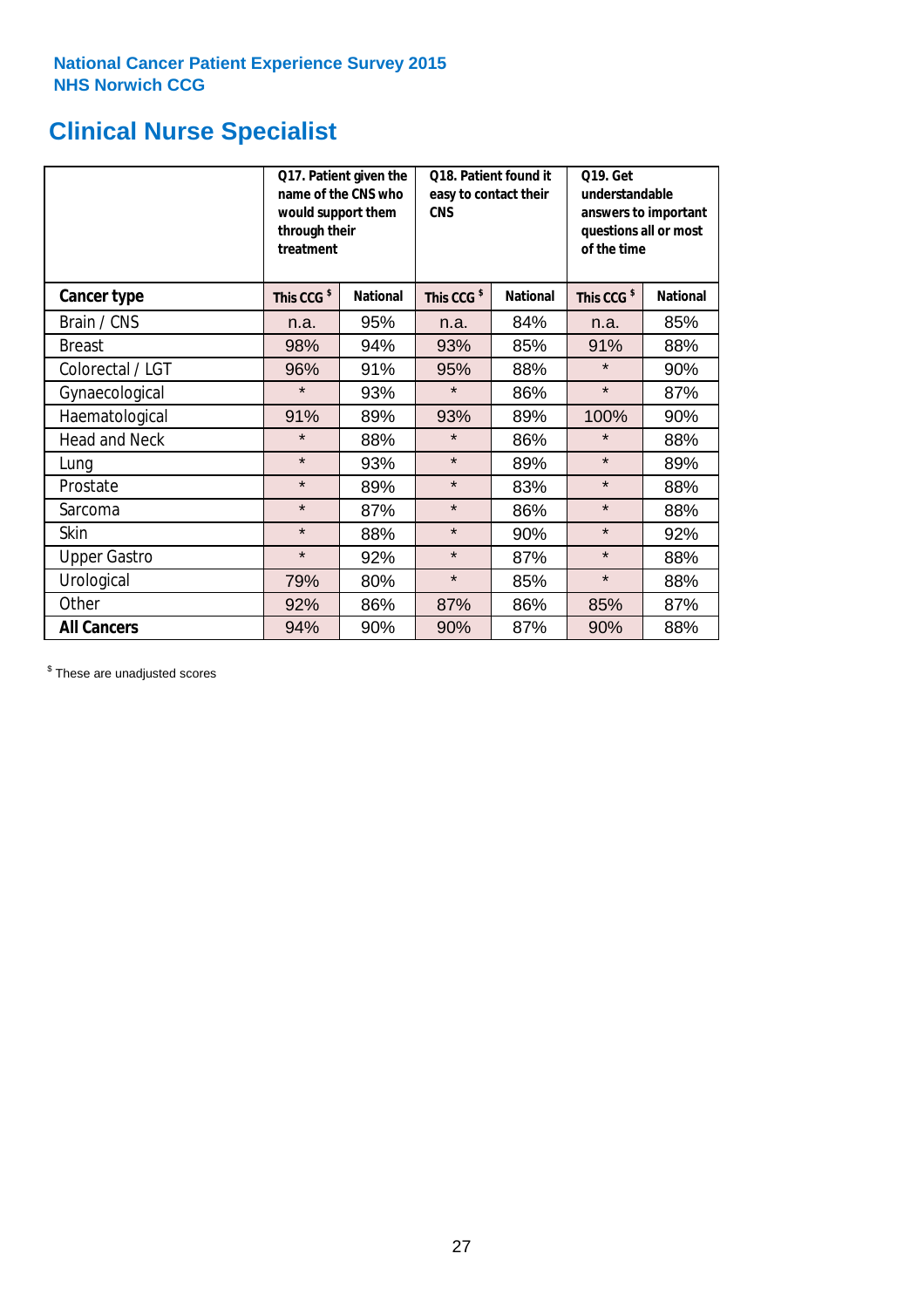# **Support for people with cancer**

|                      |                        | Q21. Hospital staff<br>Q20. Hospital staff<br>gave information<br>gave information<br>about support groups<br>about impact cancer<br>could have on day to<br>day activities |                        |                 | Q22. Hospital staff<br>gave information on<br>getting financial help |                 | Q23. Hospital staff told<br>patient they could get<br>free prescriptions |                 |
|----------------------|------------------------|-----------------------------------------------------------------------------------------------------------------------------------------------------------------------------|------------------------|-----------------|----------------------------------------------------------------------|-----------------|--------------------------------------------------------------------------|-----------------|
| Cancer type          | This CCG <sup>\$</sup> | <b>National</b>                                                                                                                                                             | This CCG <sup>\$</sup> | <b>National</b> | This CCG <sup>\$</sup>                                               | <b>National</b> | This CCG <sup>\$</sup>                                                   | <b>National</b> |
| Brain / CNS          | n.a.                   | 85%                                                                                                                                                                         | n.a.                   | 80%             | n.a.                                                                 | 72%             | n.a.                                                                     | 79%             |
| <b>Breast</b>        | 98%                    | 88%                                                                                                                                                                         | 86%                    | 85%             | 76%                                                                  | 60%             | 91%                                                                      | 80%             |
| Colorectal / LGT     | 90%                    | 82%                                                                                                                                                                         | $\star$                | 82%             | $\star$                                                              | 52%             | $\star$                                                                  | 83%             |
| Gynaecological       | $\star$                | 83%                                                                                                                                                                         | $\star$                | 81%             | $\star$                                                              | 58%             | $\star$                                                                  | 76%             |
| Haematological       | 100%                   | 82%                                                                                                                                                                         | 87%                    | 82%             | $\star$                                                              | 56%             | $\star$                                                                  | 86%             |
| <b>Head and Neck</b> | $\star$                | 83%                                                                                                                                                                         | $\star$                | 80%             | $\star$                                                              | 55%             | $\star$                                                                  | 80%             |
| Lung                 | $\star$                | 82%                                                                                                                                                                         | $\star$                | 80%             | $\star$                                                              | 68%             | $\star$                                                                  | 85%             |
| Prostate             | $\star$                | 85%                                                                                                                                                                         | $\star$                | 81%             | $\star$                                                              | 41%             | $\star$                                                                  | 76%             |
| Sarcoma              | $\star$                | 82%                                                                                                                                                                         | $\star$                | 80%             | $\star$                                                              | 57%             | $\star$                                                                  | 75%             |
| Skin                 | $\star$                | 85%                                                                                                                                                                         | $\star$                | 85%             | $\star$                                                              | 51%             | $\star$                                                                  | 65%             |
| <b>Upper Gastro</b>  | $\star$                | 82%                                                                                                                                                                         | $\star$                | 78%             | $\star$                                                              | 57%             | $\star$                                                                  | 83%             |
| Urological           | $\star$                | 71%                                                                                                                                                                         | $\star$                | 70%             | $\star$                                                              | 33%             | $\star$                                                                  | 69%             |
| Other                | 88%                    | 80%                                                                                                                                                                         | 73%                    | 77%             | 64%                                                                  | 53%             | $\star$                                                                  | 79%             |
| <b>All Cancers</b>   | 92%                    | 83%                                                                                                                                                                         | 83%                    | 81%             | 68%                                                                  | 55%             | 82%                                                                      | 80%             |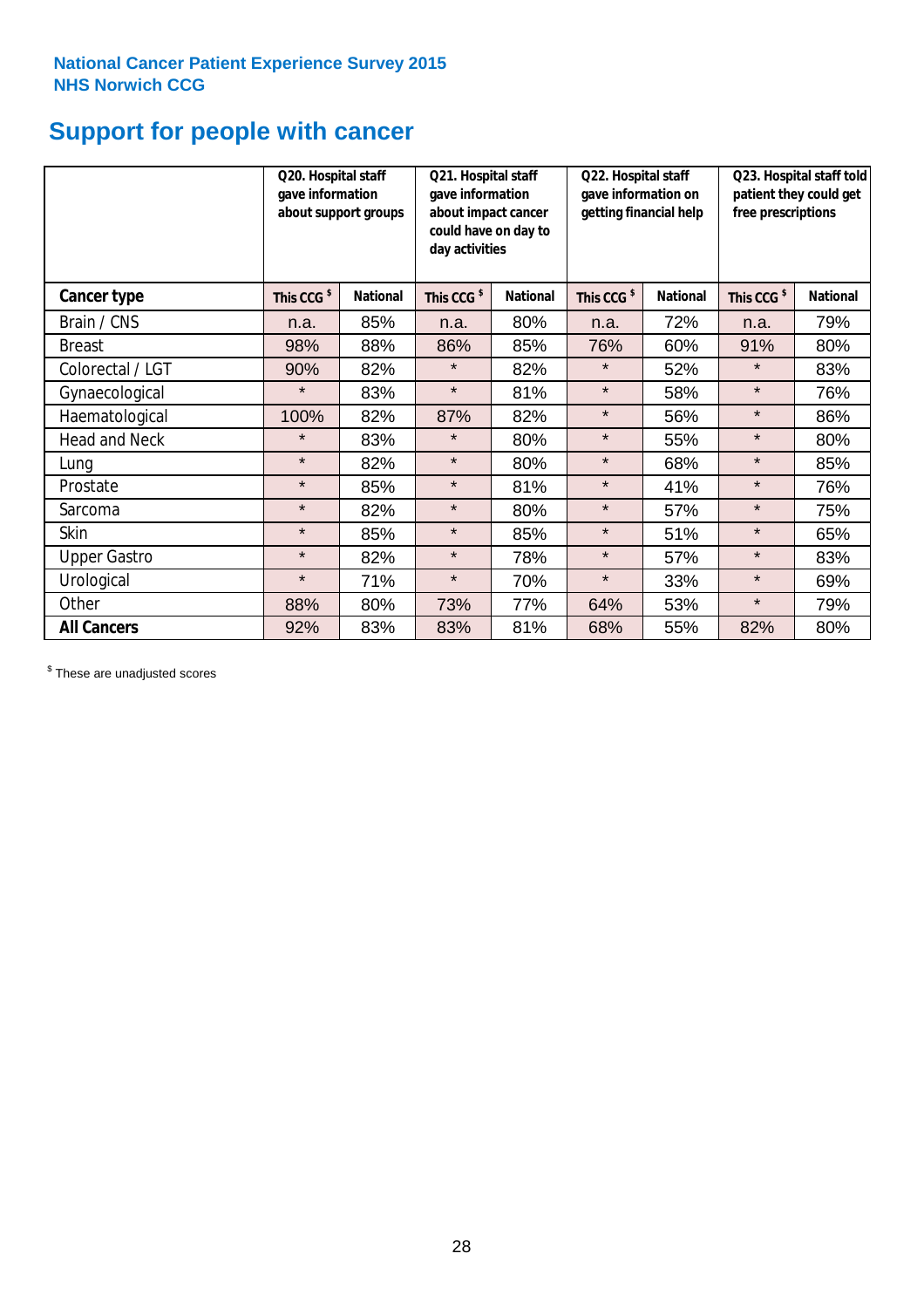### **Operations**

|                      | Q26. Staff explained<br>how operation had<br>gone in<br>understandable way |                 |  |  |
|----------------------|----------------------------------------------------------------------------|-----------------|--|--|
| <b>Cancer type</b>   | This CCG <sup>\$</sup>                                                     | <b>National</b> |  |  |
| Brain / CNS          | n.a.                                                                       | 75%             |  |  |
| <b>Breast</b>        | 76%                                                                        | 77%             |  |  |
| Colorectal / LGT     | $\star$                                                                    | 81%             |  |  |
| Gynaecological       | $\star$                                                                    | 79%             |  |  |
| Haematological       | $\star$                                                                    | 75%             |  |  |
| <b>Head and Neck</b> | $\star$                                                                    | 77%             |  |  |
| Lung                 | $\star$                                                                    | 76%             |  |  |
| Prostate             | $\star$                                                                    | 76%             |  |  |
| Sarcoma              | $\star$                                                                    | 80%             |  |  |
| Skin                 | $\star$                                                                    | 84%             |  |  |
| <b>Upper Gastro</b>  | $\star$                                                                    | 81%             |  |  |
| Urological           | $\star$                                                                    | 74%             |  |  |
| Other                | $\star$                                                                    | 78%             |  |  |
| <b>All Cancers</b>   | 76%                                                                        | 78%             |  |  |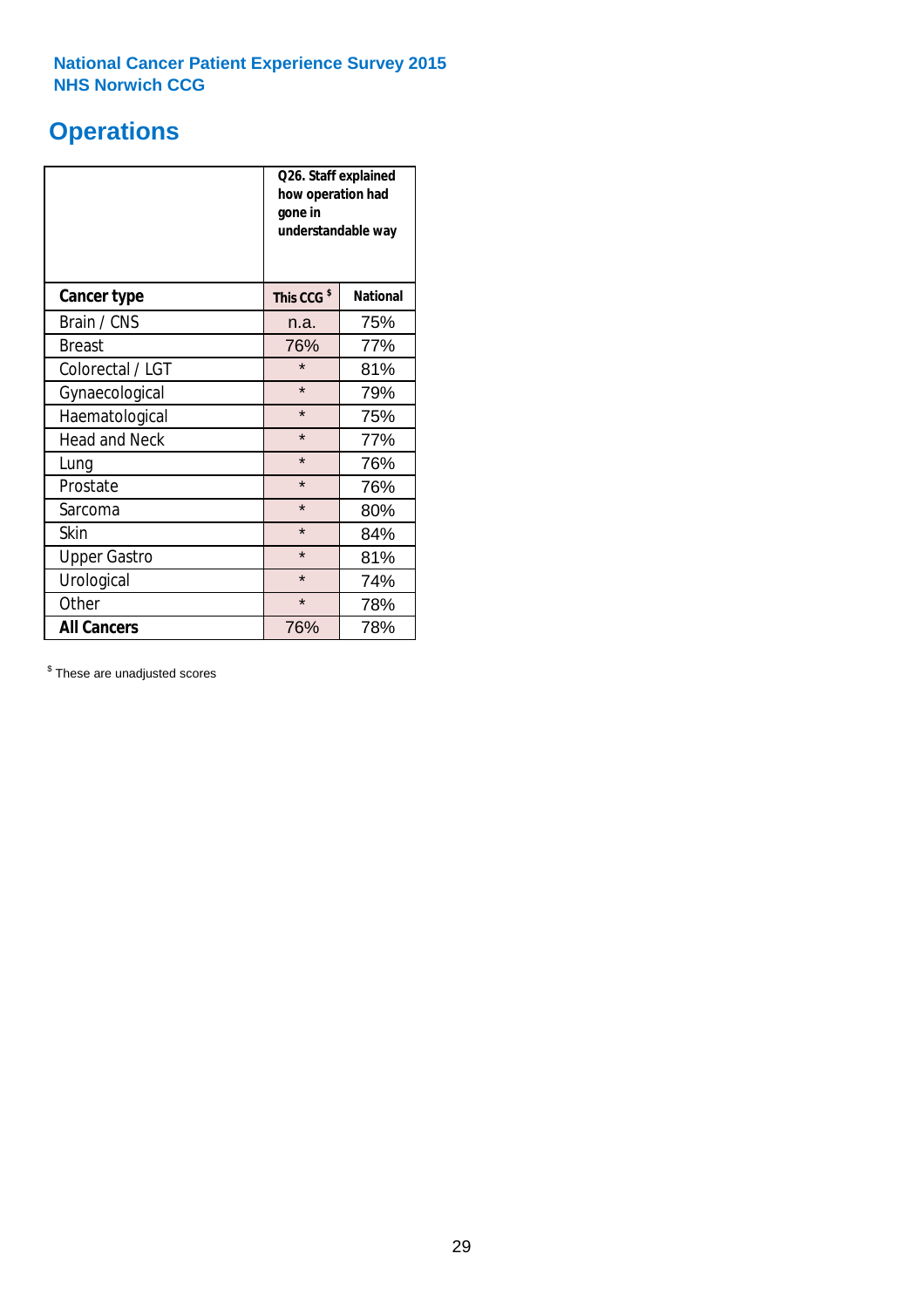# **Hospital care as an inpatient (Part 1 of 2)**

|                      | or nurses did not talk<br>they were not there | Q28. Groups of doctors<br>in front of patient as if | Q29. Patient had<br>confidence and trust in<br>all doctors treating<br>them |                 | Q30. Patient's family<br>or someone close<br>definitely had<br>opportunity to talk to<br>doctor |                 | Q31. Patient had<br>confidence and trust in I<br>all ward nurses |                 |
|----------------------|-----------------------------------------------|-----------------------------------------------------|-----------------------------------------------------------------------------|-----------------|-------------------------------------------------------------------------------------------------|-----------------|------------------------------------------------------------------|-----------------|
| Cancer type          | This CCG <sup>\$</sup>                        | <b>National</b>                                     | This CCG <sup>\$</sup>                                                      | <b>National</b> | This CCG <sup>\$</sup>                                                                          | <b>National</b> | This CCG <sup>\$</sup>                                           | <b>National</b> |
| Brain / CNS          | n.a.                                          | 68%                                                 | n.a.                                                                        | 78%             | n.a.                                                                                            | 65%             | n.a.                                                             | 67%             |
| <b>Breast</b>        | 92%                                           | 89%                                                 | 86%                                                                         | 86%             | 74%                                                                                             | 73%             | 78%                                                              | 74%             |
| Colorectal / LGT     | $\star$                                       | 75%                                                 | $\star$                                                                     | 85%             | $\star$                                                                                         | 72%             | $\star$                                                          | 68%             |
| Gynaecological       | $\star$                                       | 84%                                                 | $\star$                                                                     | 86%             | $\star$                                                                                         | 71%             | $\star$                                                          | 69%             |
| Haematological       | $\star$                                       | 80%                                                 | $\star$                                                                     | 81%             | $\star$                                                                                         | 75%             | $\star$                                                          | 73%             |
| <b>Head and Neck</b> | $\star$                                       | 79%                                                 | $\star$                                                                     | 85%             | $\star$                                                                                         | 73%             | $\star$                                                          | 72%             |
| Lung                 | $\star$                                       | 75%                                                 | $\star$                                                                     | 82%             | $\star$                                                                                         | 71%             | $\star$                                                          | 73%             |
| Prostate             | $\star$                                       | 84%                                                 | $\star$                                                                     | 87%             | $\star$                                                                                         | 72%             | $\star$                                                          | 75%             |
| Sarcoma              | $\star$                                       | 82%                                                 | $\star$                                                                     | 85%             | $\star$                                                                                         | 75%             | $\star$                                                          | 70%             |
| Skin                 | $\star$                                       | 85%                                                 | $\star$                                                                     | 90%             | $\star$                                                                                         | 79%             | $\star$                                                          | 84%             |
| <b>Upper Gastro</b>  | $\star$                                       | 75%                                                 | $\star$                                                                     | 83%             | $\star$                                                                                         | 72%             | $\star$                                                          | 70%             |
| Urological           | $\star$                                       | 80%                                                 | $\star$                                                                     | 84%             | $\star$                                                                                         | 67%             | $\star$                                                          | 75%             |
| Other                | $\star$                                       | 79%                                                 | $\star$                                                                     | 79%             | $\star$                                                                                         | 70%             | $\star$                                                          | 69%             |
| <b>All Cancers</b>   | 86%                                           | 81%                                                 | 82%                                                                         | 84%             | 76%                                                                                             | 72%             | 71%                                                              | 72%             |

|                      | Q32. Always / nearly<br>on duty | always enough nurses | Q33. All staff asked<br>patient what name<br>they preferred to be<br>called by |                 | Q34. Always given<br>enough privacy when<br>discussing condition or<br>treatment |                 | Q35. Patient was able<br>to discuss worries or<br>fears with staff during<br>visit |                 |
|----------------------|---------------------------------|----------------------|--------------------------------------------------------------------------------|-----------------|----------------------------------------------------------------------------------|-----------------|------------------------------------------------------------------------------------|-----------------|
| Cancer type          | This CCG <sup>\$</sup>          | <b>National</b>      | This CCG <sup>\$</sup>                                                         | <b>National</b> | This CCG <sup>\$</sup>                                                           | <b>National</b> | This CCG <sup>\$</sup>                                                             | <b>National</b> |
| Brain / CNS          | n.a.                            | 64%                  | n.a.                                                                           | 69%             | n.a.                                                                             | 80%             | n.a.                                                                               | 44%             |
| <b>Breast</b>        | 51%                             | 69%                  | 61%                                                                            | 60%             | 91%                                                                              | 86%             | 70%                                                                                | 53%             |
| Colorectal / LGT     | $\star$                         | 61%                  | $\star$                                                                        | 70%             | $\star$                                                                          | 84%             | $\star$                                                                            | 54%             |
| Gynaecological       | $\star$                         | 65%                  | $\star$                                                                        | 63%             | $\star$                                                                          | 82%             | $\star$                                                                            | 50%             |
| Haematological       | $\star$                         | 63%                  | $\star$                                                                        | 67%             | $\star$                                                                          | 86%             | $\star$                                                                            | 55%             |
| <b>Head and Neck</b> | $\star$                         | 67%                  | $\star$                                                                        | 66%             | $\star$                                                                          | 85%             | $\star$                                                                            | 50%             |
| Lung                 | $\star$                         | 68%                  | $\star$                                                                        | 71%             | $\star$                                                                          | 84%             | $\star$                                                                            | 49%             |
| Prostate             | $\star$                         | 71%                  | $\star$                                                                        | 67%             | $\star$                                                                          | 87%             | $\star$                                                                            | 52%             |
| Sarcoma              | $\star$                         | 68%                  | $\star$                                                                        | 71%             | $\star$                                                                          | 87%             | $\star$                                                                            | 52%             |
| Skin                 | $\star$                         | 81%                  | $\star$                                                                        | 67%             | $\star$                                                                          | 89%             | $\star$                                                                            | 61%             |
| <b>Upper Gastro</b>  | $\star$                         | 62%                  | $\star$                                                                        | 75%             | $\star$                                                                          | 83%             | $\star$                                                                            | 53%             |
| Urological           | $\star$                         | 68%                  | $\star$                                                                        | 71%             | $\star$                                                                          | 84%             | $\star$                                                                            | 46%             |
| Other                | $\star$                         | 62%                  | $\star$                                                                        | 66%             | $\star$                                                                          | 82%             | $\star$                                                                            | 48%             |
| <b>All Cancers</b>   | 58%                             | 66%                  | 64%                                                                            | 67%             | 89%                                                                              | 85%             | 53%                                                                                | 52%             |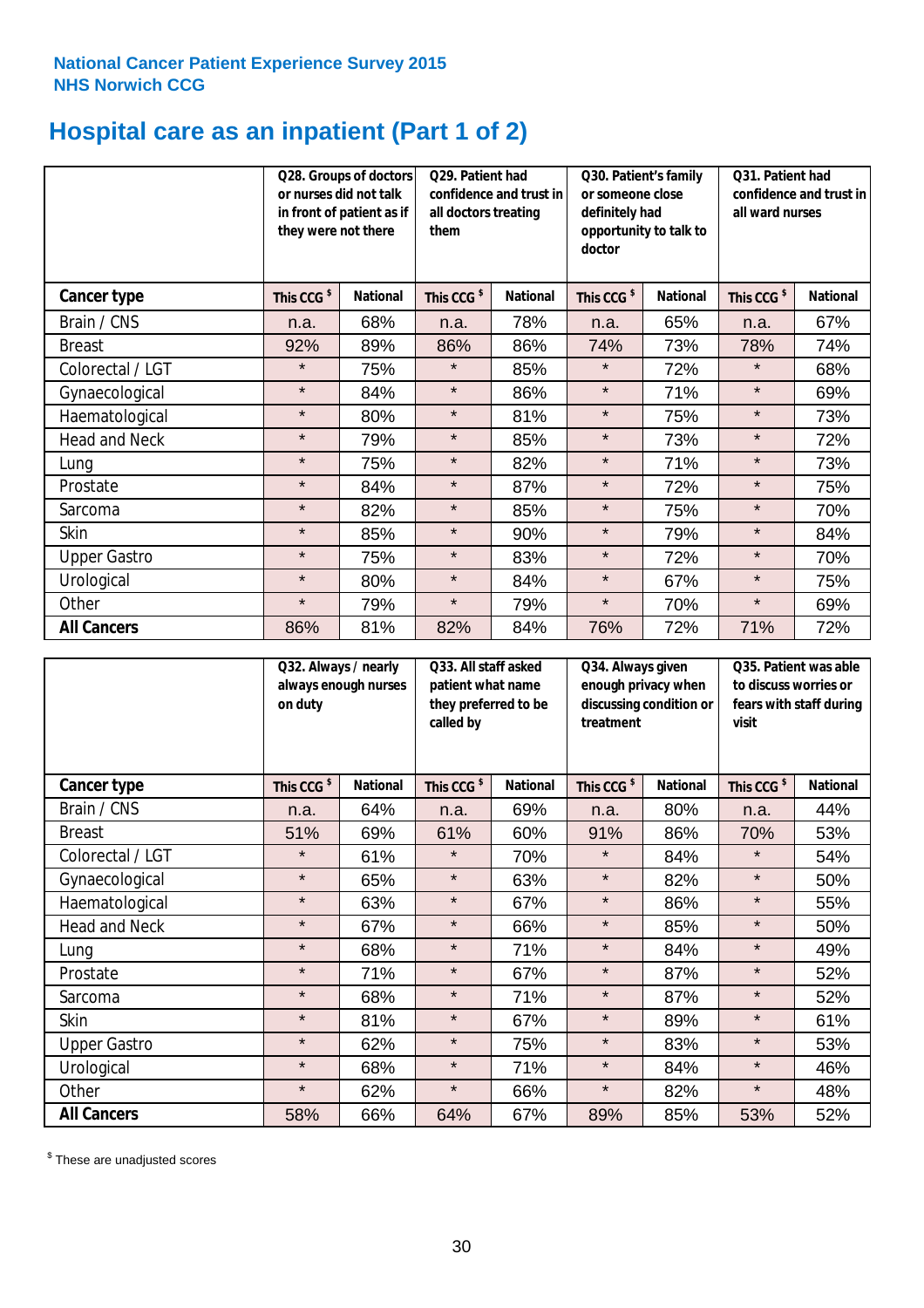# **Hospital care as an inpatient (Part 2 of 2)**

|                      | Q36. Hospital staff<br>definitely did<br>everything to help<br>control pain |                 | Q37. Always treated<br>with respect and<br>dignity by staff |                 | Q38. Given clear<br>written information<br>about what should /<br>should not do post<br>discharge |                 | Q39. Staff told patient<br>who to contact if<br>worried post discharge |                 |
|----------------------|-----------------------------------------------------------------------------|-----------------|-------------------------------------------------------------|-----------------|---------------------------------------------------------------------------------------------------|-----------------|------------------------------------------------------------------------|-----------------|
| Cancer type          | This CCG <sup>\$</sup>                                                      | <b>National</b> | This CCG <sup>\$</sup>                                      | <b>National</b> | This CCG <sup>\$</sup>                                                                            | <b>National</b> | This CCG <sup>\$</sup>                                                 | <b>National</b> |
| Brain / CNS          | n.a.                                                                        | 82%             | n.a.                                                        | 84%             | n.a.                                                                                              | 79%             | n.a.                                                                   | 91%             |
| <b>Breast</b>        | 81%                                                                         | 86%             | 92%                                                         | 88%             | 97%                                                                                               | 90%             | 100%                                                                   | 95%             |
| Colorectal / LGT     | $\star$                                                                     | 84%             | $\star$                                                     | 86%             | $\star$                                                                                           | 83%             | $\star$                                                                | 94%             |
| Gynaecological       | $\star$                                                                     | 83%             | $\star$                                                     | 85%             | $\star$                                                                                           | 86%             | $\star$                                                                | 93%             |
| Haematological       | $\star$                                                                     | 84%             | $\star$                                                     | 89%             | $\star$                                                                                           | 79%             | $\star$                                                                | 95%             |
| <b>Head and Neck</b> | $\star$                                                                     | 84%             | $\star$                                                     | 88%             | $\star$                                                                                           | 86%             | $\star$                                                                | 92%             |
| Lung                 | $\star$                                                                     | 83%             | $\star$                                                     | 87%             | $\star$                                                                                           | 81%             | $\star$                                                                | 92%             |
| Prostate             | $\star$                                                                     | 85%             | $\star$                                                     | 91%             | $\star$                                                                                           | 87%             | $\star$                                                                | 94%             |
| Sarcoma              | $\star$                                                                     | 86%             | $\star$                                                     | 91%             | $\star$                                                                                           | 83%             | $\star$                                                                | 94%             |
| Skin                 | $\star$                                                                     | 88%             | $\star$                                                     | 93%             | $\star$                                                                                           | 91%             | $\star$                                                                | 97%             |
| <b>Upper Gastro</b>  | $\star$                                                                     | 83%             | $\star$                                                     | 86%             | $\star$                                                                                           | 79%             | $\star$                                                                | 93%             |
| Urological           | $\star$                                                                     | 80%             | $\star$                                                     | 88%             | $\star$                                                                                           | 83%             | $\star$                                                                | 90%             |
| Other                | $\star$                                                                     | 82%             | $\star$                                                     | 85%             | $\star$                                                                                           | 80%             | $\star$                                                                | 92%             |
| <b>All Cancers</b>   | 84%                                                                         | 84%             | 90%                                                         | 87%             | 88%                                                                                               | 84%             | 94%                                                                    | 94%             |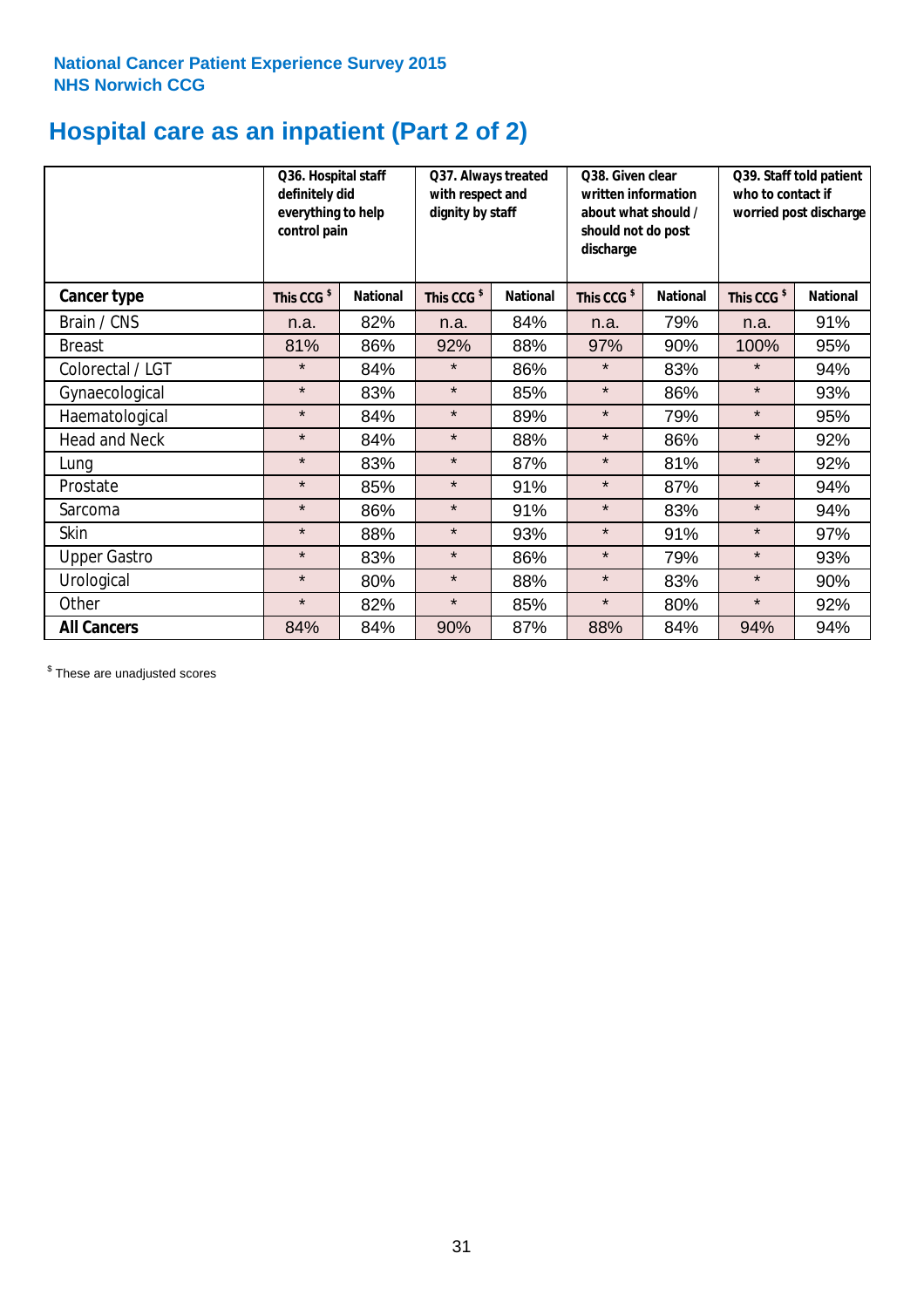# **Hospital care as a day patient / outpatient**

|                      | to discuss worries or<br>visit | Q41. Patient was able<br>fears with staff during | Q42. Doctor had the<br>right notes and other<br>documentation with<br>them |                 | Q44. Beforehand<br>patient had all<br>information needed<br>about radiotherapy<br>treatment |                 | Q45. Patient given<br>understandable<br>information about<br>whether radiotherapy<br>was working |                 |
|----------------------|--------------------------------|--------------------------------------------------|----------------------------------------------------------------------------|-----------------|---------------------------------------------------------------------------------------------|-----------------|--------------------------------------------------------------------------------------------------|-----------------|
| Cancer type          | This CCG <sup>\$</sup>         | <b>National</b>                                  | This CCG <sup>\$</sup>                                                     | <b>National</b> | This CCG <sup>\$</sup>                                                                      | <b>National</b> | This CCG <sup>\$</sup>                                                                           | <b>National</b> |
| Brain / CNS          | n.a.                           | 65%                                              | n.a.                                                                       | 94%             | n.a.                                                                                        | 85%             | n.a.                                                                                             | 52%             |
| <b>Breast</b>        | 77%                            | 70%                                              | 98%                                                                        | 95%             | 84%                                                                                         | 87%             | 60%                                                                                              | 60%             |
| Colorectal / LGT     | $\star$                        | 73%                                              | $\star$                                                                    | 95%             | $\star$                                                                                     | 85%             | $\star$                                                                                          | 55%             |
| Gynaecological       | $\star$                        | 70%                                              | $\star$                                                                    | 96%             | $\star$                                                                                     | 85%             | $\star$                                                                                          | 64%             |
| Haematological       | 81%                            | 74%                                              | 100%                                                                       | 97%             | $\star$                                                                                     | 82%             | $\star$                                                                                          | 64%             |
| <b>Head and Neck</b> | $\star$                        | 69%                                              | $\star$                                                                    | 95%             | $\star$                                                                                     | 86%             | $\star$                                                                                          | 60%             |
| Lung                 | $\star$                        | 69%                                              | $\star$                                                                    | 96%             | $\star$                                                                                     | 86%             | $\star$                                                                                          | 59%             |
| Prostate             | $\star$                        | 69%                                              | $\star$                                                                    | 95%             | $\star$                                                                                     | 88%             | $\star$                                                                                          | 61%             |
| Sarcoma              | $\star$                        | 68%                                              | $\star$                                                                    | 97%             | n.a.                                                                                        | 88%             | n.a.                                                                                             | 63%             |
| Skin                 | $\star$                        | 73%                                              | $\star$                                                                    | 96%             | n.a.                                                                                        | 81%             | n.a.                                                                                             | 63%             |
| <b>Upper Gastro</b>  | $\star$                        | 68%                                              | $\star$                                                                    | 95%             | $\star$                                                                                     | 85%             | n.a.                                                                                             | 57%             |
| Urological           | $\star$                        | 65%                                              | $\star$                                                                    | 95%             | $\star$                                                                                     | 81%             | $\star$                                                                                          | 53%             |
| Other                | 85%                            | 67%                                              | 97%                                                                        | 95%             | $\star$                                                                                     | 83%             | $\star$                                                                                          | 59%             |
| <b>All Cancers</b>   | 77%                            | 70%                                              | 99%                                                                        | 96%             | 88%                                                                                         | 86%             | 63%                                                                                              | 60%             |

|                      | Q47. Beforehand<br>patient had all<br>information needed<br>about chemotherapy<br>treatment |                 | Q48. Patient given<br>understandable<br>information about<br>whether<br>chemotherapy was<br>working |                 |  |
|----------------------|---------------------------------------------------------------------------------------------|-----------------|-----------------------------------------------------------------------------------------------------|-----------------|--|
| <b>Cancer type</b>   | This CCG <sup>\$</sup>                                                                      | <b>National</b> | This CCG <sup>\$</sup>                                                                              | <b>National</b> |  |
| Brain / CNS          | n.a.                                                                                        | 82%             | n.a.                                                                                                | 57%             |  |
| <b>Breast</b>        | 84%                                                                                         | 83%             | 70%                                                                                                 | 62%             |  |
| Colorectal / LGT     | $\star$                                                                                     | 86%             | $\star$                                                                                             | 65%             |  |
| Gynaecological       | $\star$                                                                                     | 86%             | $\star$                                                                                             | 68%             |  |
| Haematological       | 97%                                                                                         | 85%             | 79%                                                                                                 | 75%             |  |
| <b>Head and Neck</b> | $\star$                                                                                     | 80%             | $\star$                                                                                             | 52%             |  |
| Lung                 | $\star$                                                                                     | 85%             | $\star$                                                                                             | 68%             |  |
| Prostate             | $\star$                                                                                     | 83%             | $\star$                                                                                             | 69%             |  |
| Sarcoma              | $\star$                                                                                     | 82%             | $\star$                                                                                             | 70%             |  |
| <b>Skin</b>          | n.a.                                                                                        | 92%             | n.a.                                                                                                | 80%             |  |
| <b>Upper Gastro</b>  | $\star$                                                                                     | 83%             | $\star$                                                                                             | 64%             |  |
| Urological           | $\star$                                                                                     | 83%             |                                                                                                     | 66%             |  |
| Other                | 79%                                                                                         | 85%             | 77%                                                                                                 | 70%             |  |
| <b>All Cancers</b>   | 88%                                                                                         | 84%             | 77%                                                                                                 | 68%             |  |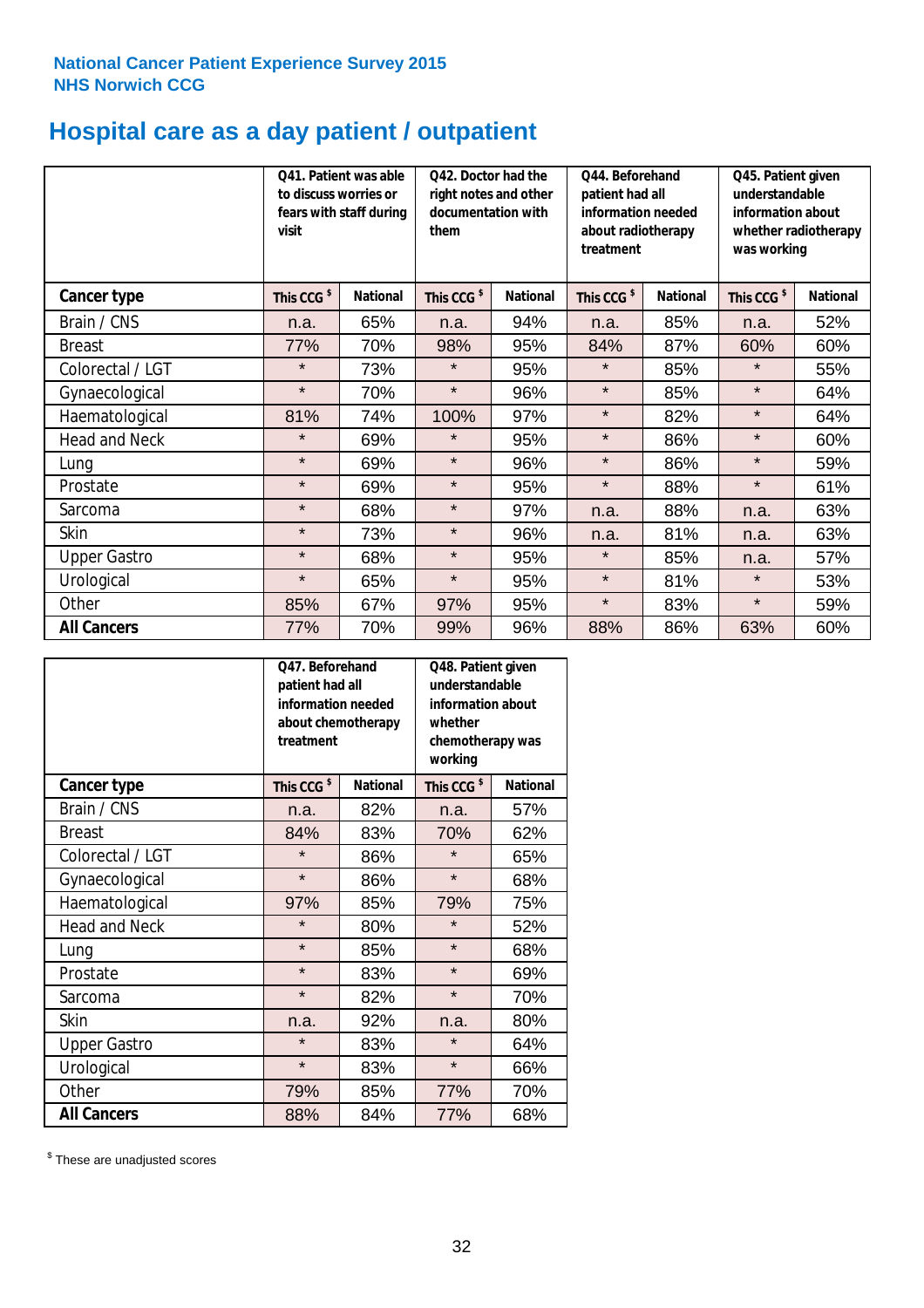### **Home care and support**

|                      | Q49. Hospital staff<br>gave family or | someone close all the<br>information needed to<br>help with care at home | Q50. Patient definitely<br>given enough support<br>from health or social<br>services during<br>treatment<br><b>National</b> |     | Q51. Patient definitely<br>given enough support<br>from health or social<br>services after<br>treatment |                 |
|----------------------|---------------------------------------|--------------------------------------------------------------------------|-----------------------------------------------------------------------------------------------------------------------------|-----|---------------------------------------------------------------------------------------------------------|-----------------|
| <b>Cancer type</b>   | This CCG <sup>\$</sup>                | <b>National</b>                                                          | This CCG <sup>\$</sup>                                                                                                      |     | This CCG <sup>\$</sup>                                                                                  | <b>National</b> |
| Brain / CNS          | n.a.                                  | 56%                                                                      | n.a.                                                                                                                        | 44% | n.a.                                                                                                    | 44%             |
| <b>Breast</b>        | 58%                                   | 57%                                                                      | 65%                                                                                                                         | 54% | $\star$                                                                                                 | 40%             |
| Colorectal / LGT     | 61%                                   | 60%                                                                      | $\star$                                                                                                                     | 62% | $\star$                                                                                                 | 52%             |
| Gynaecological       | $\star$                               | 56%                                                                      | $\star$                                                                                                                     | 52% | $\star$                                                                                                 | 42%             |
| Haematological       | 67%                                   | 60%                                                                      | $\star$                                                                                                                     | 52% | $\star$                                                                                                 | 43%             |
| <b>Head and Neck</b> | $\star$                               | 59%                                                                      | $\star$                                                                                                                     | 53% | $\star$                                                                                                 | 50%             |
| Lung                 | $\star$                               | 57%                                                                      | $\star$                                                                                                                     | 52% | $\star$                                                                                                 | 42%             |
| Prostate             | $\star$                               | 55%                                                                      | $\star$                                                                                                                     | 47% | $\star$                                                                                                 | 43%             |
| Sarcoma              | $\star$                               | 59%                                                                      | $\star$                                                                                                                     | 58% | $\star$                                                                                                 | 53%             |
| Skin                 | $\star$                               | 67%                                                                      | $\star$                                                                                                                     | 58% | $\star$                                                                                                 | 61%             |
| <b>Upper Gastro</b>  | $\star$                               | 59%                                                                      | $\star$                                                                                                                     | 54% | $\star$                                                                                                 | 45%             |
| Urological           | $\star$                               | 55%                                                                      | $\star$                                                                                                                     | 47% | $\star$                                                                                                 | 44%             |
| Other                | 50%                                   | 54%                                                                      | $\star$                                                                                                                     | 55% | $\star$                                                                                                 | 48%             |
| <b>All Cancers</b>   | 61%                                   | 58%                                                                      | 60%                                                                                                                         | 54% | 48%                                                                                                     | 45%             |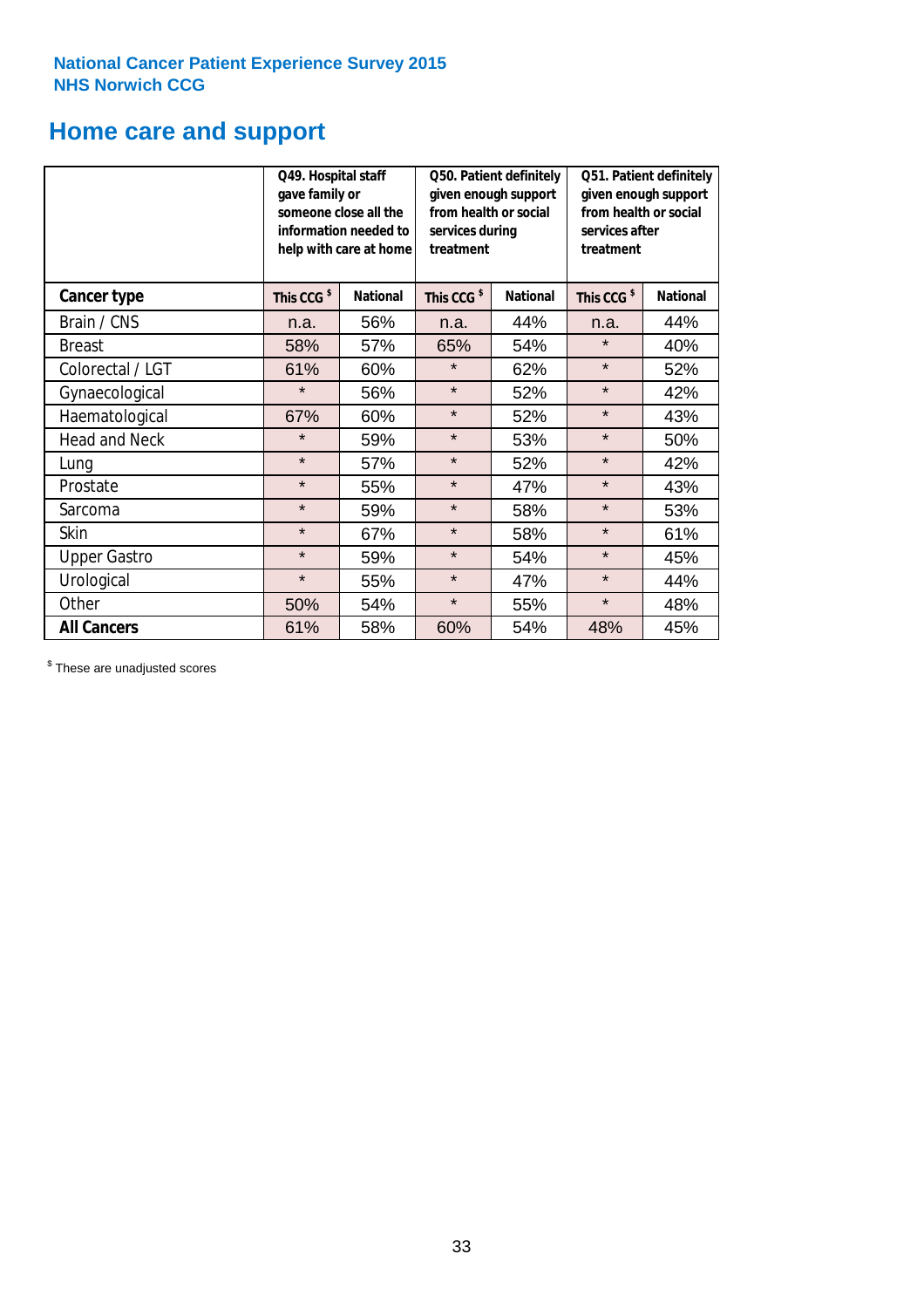# **Care from your general practice**

|                      | information about<br>treatment | Q52. GP given enough<br>patient's condition and | O53. Practice staff<br>definitely did<br>everything they could<br>to support patient |                 |  |
|----------------------|--------------------------------|-------------------------------------------------|--------------------------------------------------------------------------------------|-----------------|--|
| <b>Cancer type</b>   | This CCG <sup>\$</sup>         | <b>National</b>                                 | This CCG <sup>\$</sup>                                                               | <b>National</b> |  |
| Brain / CNS          | n.a.                           | 94%                                             | n.a.                                                                                 | 59%             |  |
| <b>Breast</b>        | 95%                            | 96%                                             | 67%                                                                                  | 63%             |  |
| Colorectal / LGT     | $\star$                        | 95%                                             | $\star$                                                                              | 63%             |  |
| Gynaecological       | $\star$                        | 95%                                             | $\star$                                                                              | 59%             |  |
| Haematological       | 100%                           | 96%                                             | 67%                                                                                  | 61%             |  |
| <b>Head and Neck</b> | $\star$                        | 93%                                             | $\star$                                                                              | 60%             |  |
| Lung                 | $\star$                        | 95%                                             | $\star$                                                                              | 62%             |  |
| Prostate             | $\star$                        | 95%                                             | $\star$                                                                              | 67%             |  |
| Sarcoma              | $\star$                        | 97%                                             | $\star$                                                                              | 65%             |  |
| Skin                 | $\star$                        | 97%                                             | $\star$                                                                              | 71%             |  |
| <b>Upper Gastro</b>  | $\star$                        | 94%                                             | $\star$                                                                              | 62%             |  |
| Urological           | $\star$                        | 95%                                             | $\star$                                                                              | 64%             |  |
| Other                | 93%                            | 95%                                             | 72%                                                                                  | 61%             |  |
| <b>All Cancers</b>   | 96%                            | 95%                                             | 67%                                                                                  | 63%             |  |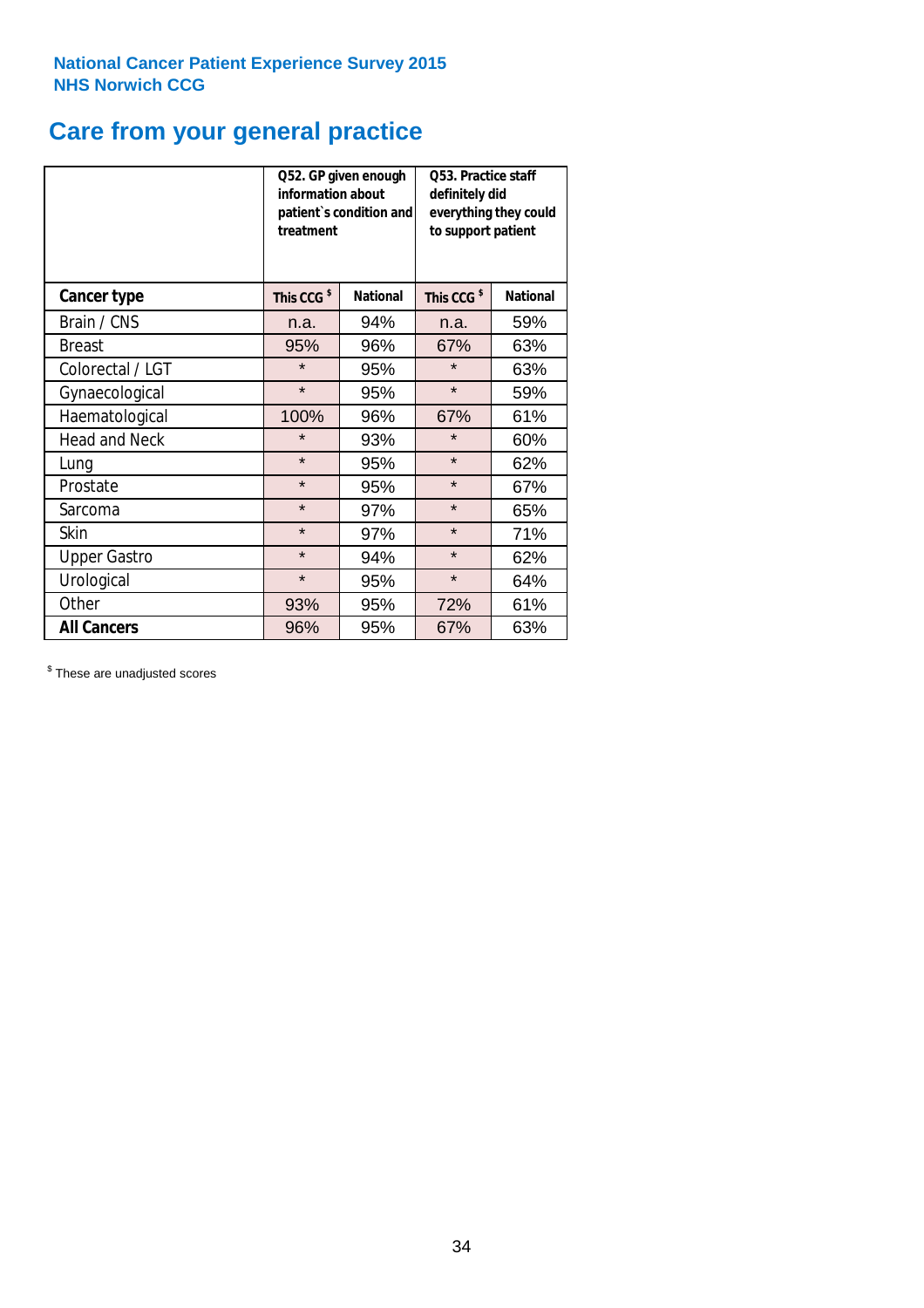### **Your overall NHS care**

|                      | Q54. Hospital and<br>community staff<br>always worked well<br>together |                 | Q55. Patient given a<br>care plan |                 | Q56. Overall the<br>administration of the<br>care was very good /<br>qood |                 | Q57. Length of time for<br>attending clinics and<br>appointments was<br>right |                 |
|----------------------|------------------------------------------------------------------------|-----------------|-----------------------------------|-----------------|---------------------------------------------------------------------------|-----------------|-------------------------------------------------------------------------------|-----------------|
| <b>Cancer type</b>   | This CCG <sup>\$</sup>                                                 | <b>National</b> | This CCG <sup>\$</sup>            | <b>National</b> | This CCG <sup>\$</sup>                                                    | <b>National</b> | This CCG <sup>\$</sup>                                                        | <b>National</b> |
| Brain / CNS          | n.a.                                                                   | 45%             | n.a.                              | 29%             | n.a.                                                                      | 84%             | n.a.                                                                          | 60%             |
| <b>Breast</b>        | 73%                                                                    | 60%             | 35%                               | 35%             | 97%                                                                       | 90%             | 66%                                                                           | 64%             |
| Colorectal / LGT     | 59%                                                                    | 60%             | $\star$                           | 36%             | 87%                                                                       | 88%             | 88%                                                                           | 68%             |
| Gynaecological       | $\star$                                                                | 58%             | $\star$                           | 29%             | $\star$                                                                   | 89%             | $\star$                                                                       | 66%             |
| Haematological       | 71%                                                                    | 63%             | 26%                               | 33%             | 97%                                                                       | 92%             | 74%                                                                           | 62%             |
| <b>Head and Neck</b> | $\star$                                                                | 58%             | $\star$                           | 34%             | $\star$                                                                   | 89%             | $\star$                                                                       | 65%             |
| Lung                 | $\star$                                                                | 63%             | $\star$                           | 32%             | $\star$                                                                   | 89%             | $\star$                                                                       | 70%             |
| Prostate             | 59%                                                                    | 63%             | $\star$                           | 36%             | 91%                                                                       | 87%             | 86%                                                                           | 71%             |
| Sarcoma              | $\star$                                                                | 60%             | n.a.                              | 31%             | $\star$                                                                   | 90%             | $\star$                                                                       | 63%             |
| Skin                 | $\star$                                                                | 69%             | $\star$                           | 39%             | $\star$                                                                   | 89%             | $\star$                                                                       | 73%             |
| <b>Upper Gastro</b>  | $\star$                                                                | 58%             | $\star$                           | 36%             | $\star$                                                                   | 88%             | $\star$                                                                       | 66%             |
| Urological           | $\star$                                                                | 62%             | $\star$                           | 26%             | 74%                                                                       | 84%             | 71%                                                                           | 73%             |
| Other                | 55%                                                                    | 56%             | 23%                               | 29%             | 94%                                                                       | 87%             | 63%                                                                           | 61%             |
| <b>All Cancers</b>   | 66%                                                                    | 61%             | 29%                               | 33%             | 92%                                                                       | 89%             | 73%                                                                           | 66%             |

|                      | Q58. Taking part in<br>cancer research | discussed with patient | Q59. Patient's average<br>rating of care scored<br>from very poor to very<br>good |                 |  |
|----------------------|----------------------------------------|------------------------|-----------------------------------------------------------------------------------|-----------------|--|
| <b>Cancer type</b>   | This CCG <sup>\$</sup>                 | <b>National</b>        | This CCG <sup>\$</sup>                                                            | <b>National</b> |  |
| Brain / CNS          | n.a.                                   | 32%                    | n.a.                                                                              | 8.5             |  |
| <b>Breast</b>        | 32%                                    | 28%                    | 8.8                                                                               | 8.8             |  |
| Colorectal / LGT     | 8%                                     | 22%                    | 8.7                                                                               | 8.7             |  |
| Gynaecological       | $\star$                                | 27%                    | $\star$                                                                           | 8.7             |  |
| Haematological       | 22%                                    | 36%                    | 9.0                                                                               | 8.8             |  |
| <b>Head and Neck</b> | $\star$                                | 21%                    | $\star$                                                                           | 8.6             |  |
| Lung                 | $\star$                                | 34%                    | $\star$                                                                           | 8.6             |  |
| Prostate             | $\star$                                | 35%                    | 8.6                                                                               | 8.6             |  |
| Sarcoma              | $\star$                                | 29%                    | $\star$                                                                           | 8.7             |  |
| <b>Skin</b>          | $\star$                                | 17%                    | $\star$                                                                           | 8.9             |  |
| <b>Upper Gastro</b>  | $\star$                                | 30%                    | $\star$                                                                           | 8.6             |  |
| Urological           | 18%                                    | 14%                    | 8.9                                                                               | 8.5             |  |
| Other                | 19%                                    | 31%                    | 8.7                                                                               | 8.6             |  |
| <b>All Cancers</b>   | 26%                                    | 28%                    | 8.8                                                                               | 8.7             |  |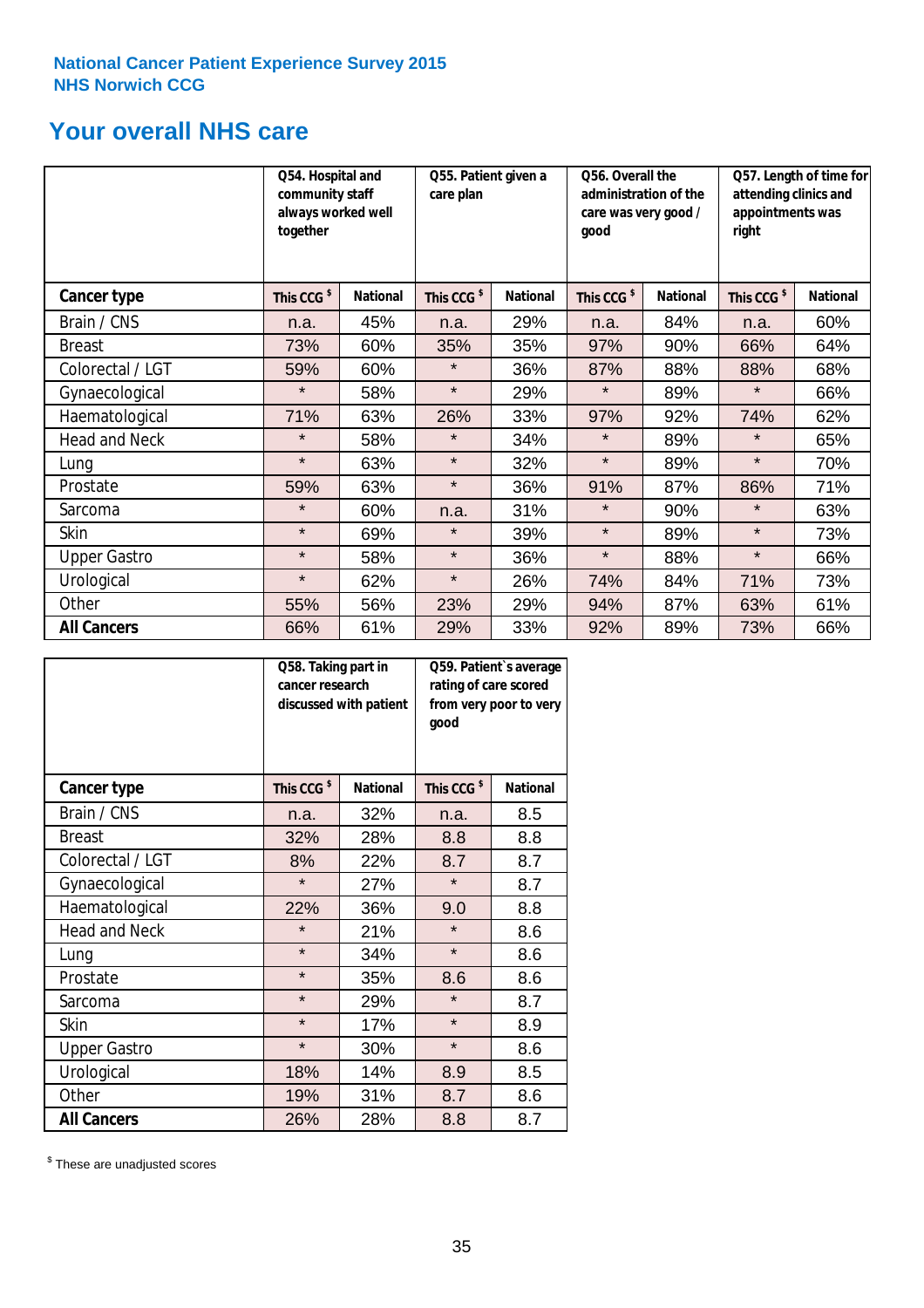### **Annex**

### **Methodology**

The sample for the survey included all adult (aged 16 and over) NHS patients, with a confirmed primary diagnosis of cancer, discharged from an NHS Trust after an inpatient episode or day case attendance for cancer related treatment in the months of April, May and June 2015.

The patients included in the sample had relevant cancer ICD10 codes (C00-99 excluding C44 and C84, and D05) in the first diagnosis field of their patient records, applied to their patient files by the relevant NHS Trust, and were alive at the point at which fieldwork commenced. Deceased checks were undertaken on up to three occasions during fieldwork, to ensure that questionnaires were not sent to patients who had died since their treatment.

Trust samples were checked rigorously for duplicates and patient lists were also de-duplicated nationally to ensure that patients did not receive multiple copies of questionnaires.

The fieldwork for the survey was undertaken between October 2015 and March 2016.

For the first time, the survey used a mixed mode methodology. Questionnaires were sent by post with two reminders where necesssary, but also included an option to complete online. A Freephone helpline was available for respondents to ask questions about the survey, to enable them to complete their questionnaires over the phone, and to provide access to a translation and interpreting facility for those whose first language was not English.

The Health Research Authority supported the survey by granting Section 251 approval.

#### **Further information**

Further information on survey methodology, as well as all of the national and local reports and data, is available at www.ncpes.co.uk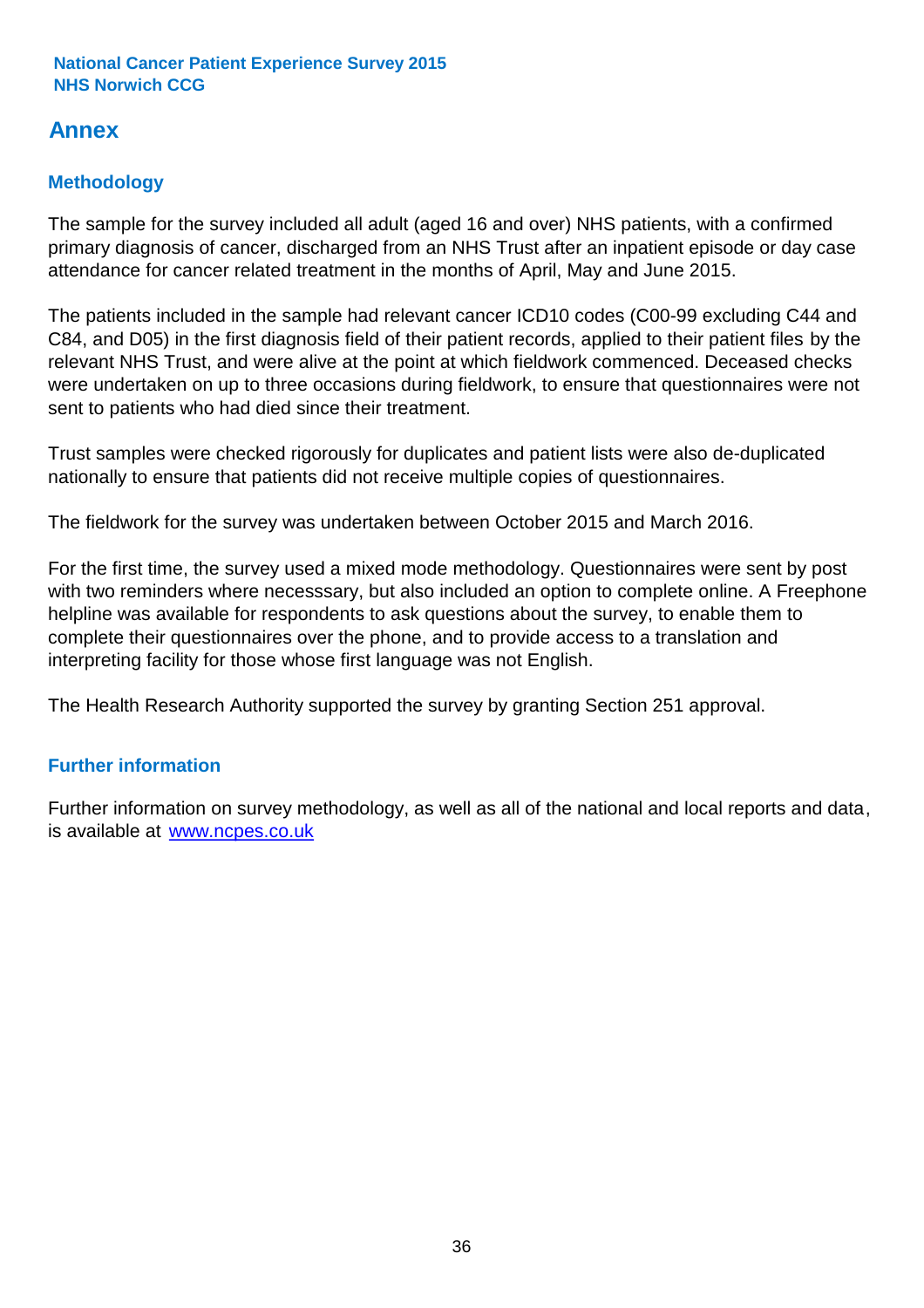#### **Redevelopment of the 2015 survey**

A number of significant changes have been made to the National Cancer Patient Experience Survey in 2015:

- the length of the questionnaire has been reduced
- response options have been reviewed and changed to make them consistent throughout the survey
- some of the questions and / or answer options have been changed so that they are now in line with questions in other patient surveys (e.g. the Care Quality Commission national patient surveys), to improve comparability between them
- the topic areas within the questionnaire have been redesigned to capture the whole patient journey.

There are 50 questions in the questionnaire that relate directly to patient experience. Of these, 14 remain unchanged from previous years; and a further 21 have been slightly amended. We draw caution in directly comparing data from the 2015 survey to the findings of the previous CPES surveys, even for identical questions. Changes in the structure of the survey instrument (questionnaire) and also the administration of the survey (calendar period and length of time from sampling to field work start and completion) may influence nationwide averages, although these features will not greatly impact on relative comparisons (e.g. between patient groups or hospitals).

The other 15 questions are either new or substantially changed from previous years.

It is expected that there will be few, if any changes, to the questionnaire going forward so we will be able to compare the results year on year. Where changes are necessary they are expected to be for methodological reasons or to improve question reliability.

Another significant change in 2015 is that an online version of the questionnaire has been developed. The online version was developed to make the questionnaire more accessible for respondents. This may have an impact on the demographic characteristics of the respondents. This may be an improvement if previously underrepresented groups have responded. However, changes to the demographics of respondents may have implications on the overall results - and again, leads us to draw caution in directly comparing results with previous years.

#### **Official Statistics**

The 2015 survey data has been published for the first time as Official Statistics. The 2015 survey data has been produced and published in line with the Code of Practice for Official Statistics.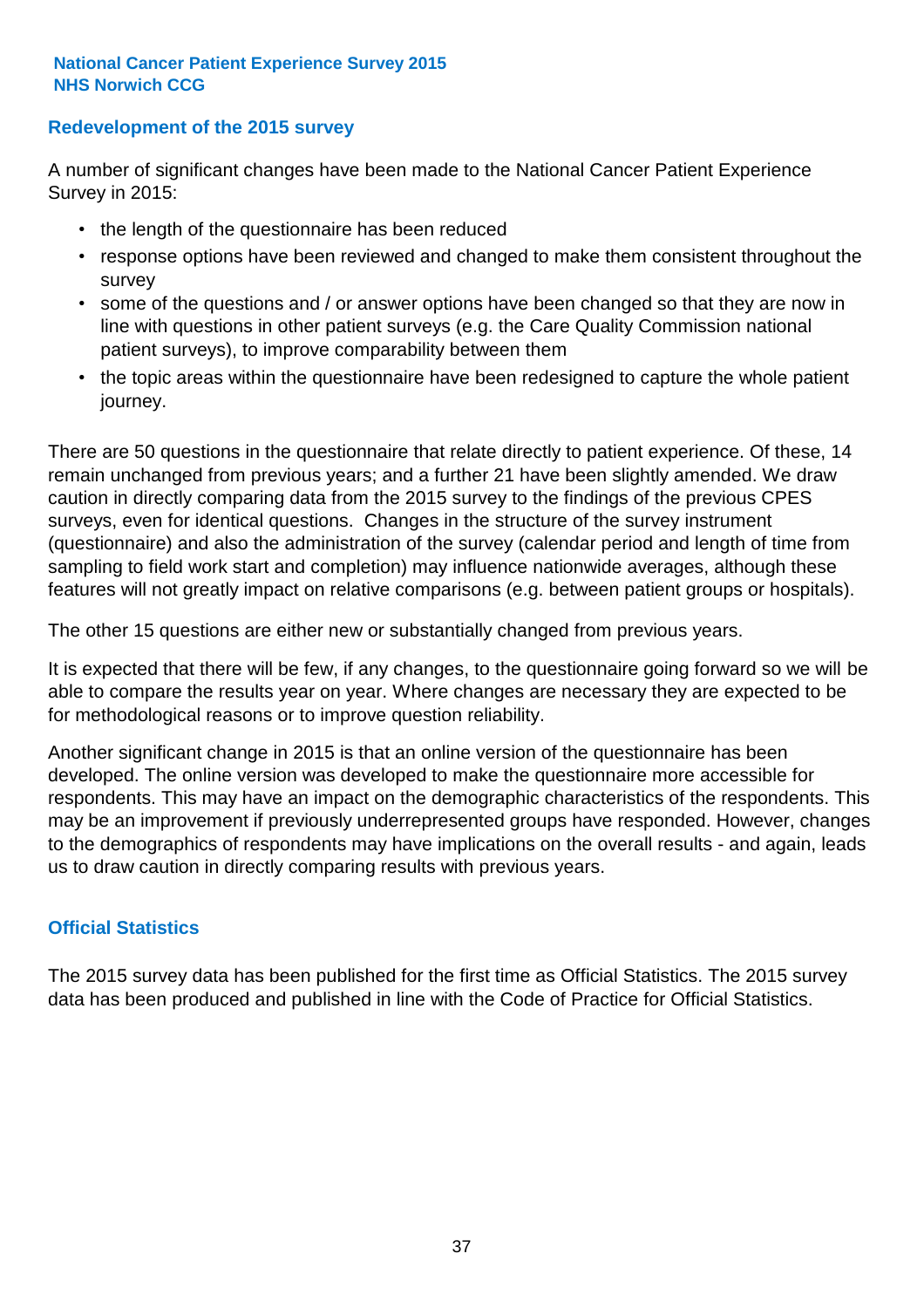#### **Scoring methodologies**

49 of the 50 questions relating directly to patient experience have been summarised as the score of the percentage of patients who reported a positive experience. For example:

- question 6 asks: "Overall, how did you feel about the length of time you had to wait for your test to be done?". Responses have been recorded as positive only for those patients who selected the first option ("It was about right")
- question 11 asks: "When you were told you had cancer, were you given written information about the type of cancer you had?". Responses have been recorded as positive only for those patients who selected the first option ("Yes, and it was easy to understand").

Where options do not provide any information on positive/negative patient experience (e.g. "Don't know / can't remember"), they are excluded from the score.

The other question (question 59) asks respondents to rate their overall care on a scale of 0 to 10. Scores have been given as an average on this scale.

A copy of the 2015 questionnaire, marked up with all of these scoring conventions, is available at www.ncpes.co.uk

Further details on the scoring methodology can be found in the technical document for the survey, available at <u>www.ncpes.co.uk</u>

#### **Case-mix adjustment**

For the first time in 2015, case-mix adjusted findings are being presented alongside unadjusted results for CCGs. Case-mix adjustment allows us to account for the impact that differing patient populations might have on results. By using the case-mix adjusted estimates we can obtain a greater understanding of how a CCG is performing given their patient population.

The factors taken into account in this case-mix adjustment are gender, age, ethnic group, deprivation, and tumour group.

For further details on case-mix adjustment, please refer to the technical document for the survey, available at www.ncpes.co.uk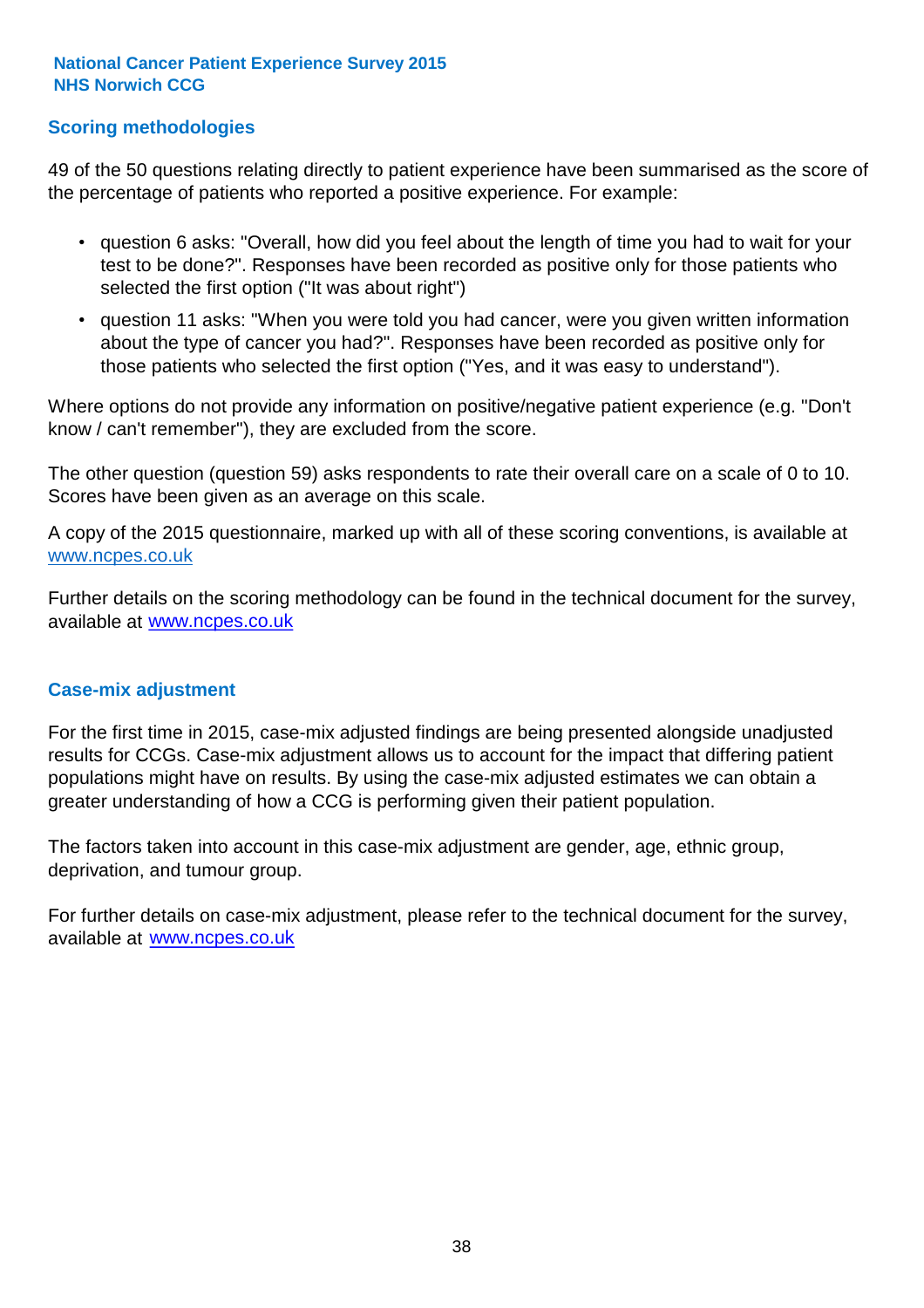#### **Response Rates**

|                 | Sample      | <b>Excluded</b> | Adjusted | <b>Not</b>              | Blank /         | Completed | Response |
|-----------------|-------------|-----------------|----------|-------------------------|-----------------|-----------|----------|
|                 | <b>Size</b> |                 | Sample   | <b>Returned Refused</b> |                 |           | Rate     |
| <b>National</b> | 116,991     | 8.719           | 108,272  | 33,168                  | 3.918           | 71,186    | 66%      |
| 06W             | 431         | 38              | 393      | 103                     | 24 <sub>1</sub> | 266       | 68%      |

#### **Respondents by tumour group**

The tables below show the numbers of patients from each tumour group and the age and gender distribution of these patients.

| <b>Tumour Group</b>  | Number of<br>respondents* |
|----------------------|---------------------------|
| Brain / CNS          | 1                         |
| <b>Breast</b>        | 58                        |
| Gynaecological       | 20                        |
| Colorectal / LGT     | 27                        |
| Lung                 | 18                        |
| <b>Skin</b>          | 8                         |
| Haematological       | 39                        |
| <b>Upper Gastro</b>  | 13                        |
| Other                | 25                        |
| Urological           | 26                        |
| Prostate             | 23                        |
| Sarcoma              | 2                         |
| <b>Head and Neck</b> | 6                         |

*\* These figures may not match the numerator for all questions in the 'Comparisons by tumour group' section of this report, because not all questions were answered by all respondents.*

#### **Respondents by age and gender**

The questionnaire asked respondents to give their year of birth. This information has been amalgamated into 8 age bands. The age and gender distribution for the CCG was as follows:

|             | 16-24 | 25-34 | 35-44 | 45-54 | 55-64 | 65-74 | 75-84 | $85+$ | <b>Total</b> |
|-------------|-------|-------|-------|-------|-------|-------|-------|-------|--------------|
| <b>Male</b> |       |       |       | C     | 22    | 44    | 24    |       | 109          |
| Female      |       |       |       | 36    | 31    | 41    | 32    |       | 157          |
| Total       | ⌒     |       |       | 41    | 53    | 85    | 56    | 14    | 266          |